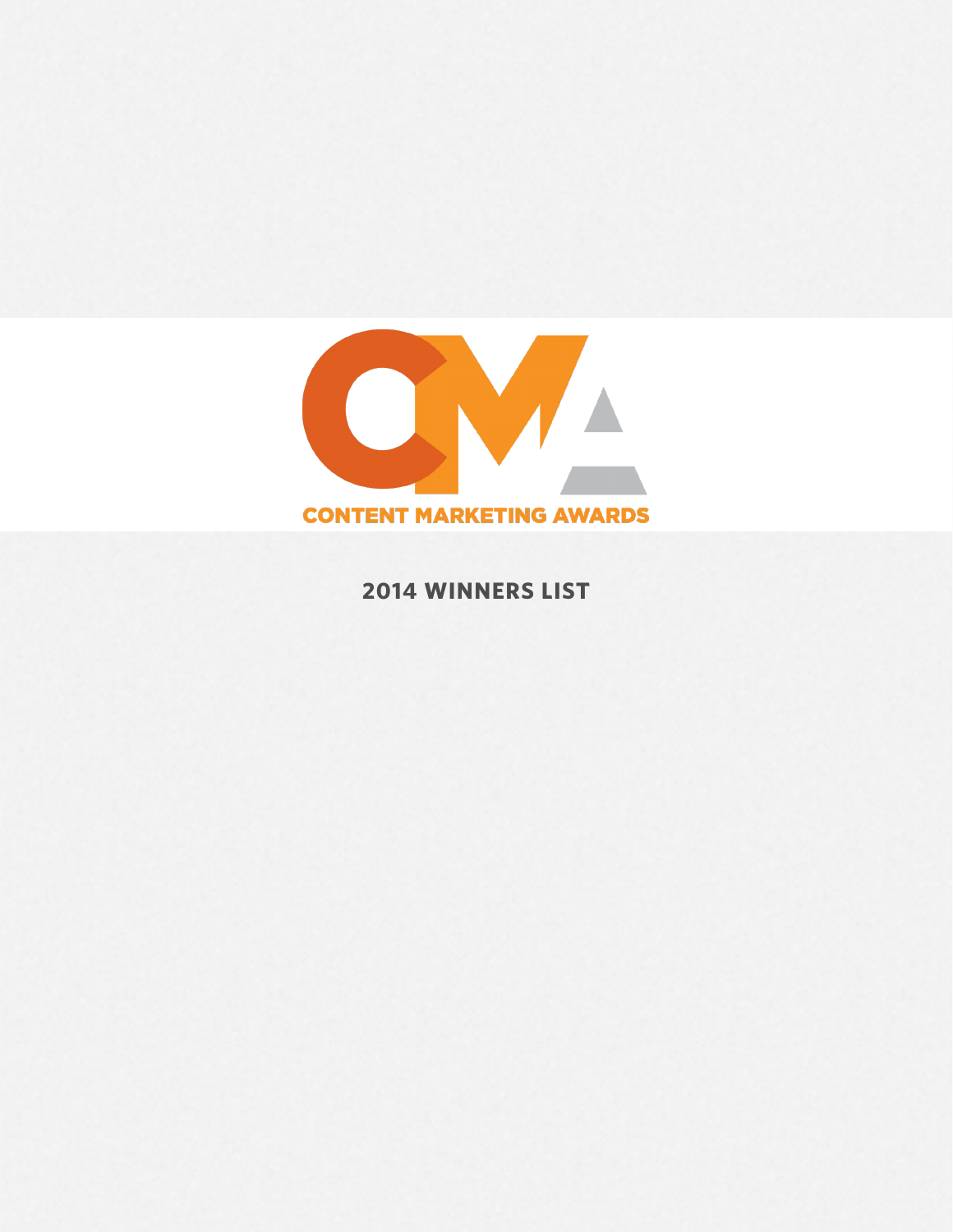# 2014 **CONGRATULATIONS TO THE WINNERS OF THE 2014 CONTENT MARKETING AWARDS!**

# **CONTENT MARKETING AWAR**

To review this book is to behold excellence.

*This is an interactive PDF. Click on any of the categories below to view the winners' information for that category. You may also scroll to browse the full list of winners.*

# **AGENCY OF THE YEAR:**

Meredith Xcelerated Marketing New York, NY, USA

# **AGENCY OF THE YEAR:**

Group SJR New York, NY, USA

# **MARKETER OF THE YEAR:**

Bryan Rhoads, Executive Editor, Intel Digital Media Labs

# **PROJECT OF THE YEAR:**

Guitar Center Official YouTube Channel Produced by Guitar Center

The Content Marketing Awards exist to recognize what  $\perp$  real communication professionals do to make media that have a strategic impact. This year, the caliber of the more than 1,100 entries has demonstrated the success of that endeavor.

Content Marketing Awards judges consider all elements of communication, from strategic to aesthetic, so that CMA winners are examples of the very best that the content marketing industry has to offer.

# **2014 WINNERS**

# *STRATEGY WINNERS*

# *DIGITAL ONLY WINNERS*

**VIDEO WINNERS**

# **DIGITAL PUBLICATION WINNERS**

# **SOCIAL MEDIA WINNERS**

# **WEBSITE WINNERS**

**MOBILE WINNERS**

# *PRINT OR DIGITAL WINNERS*

**BEST PUBLICATION BY INDUSTRY WINNERS**

# **EDITORIAL CATEGORIES**

# *PRINT ONLY WINNERS*

**OVERALL CATEGORIES**

# **DESIGN CATEGORIES**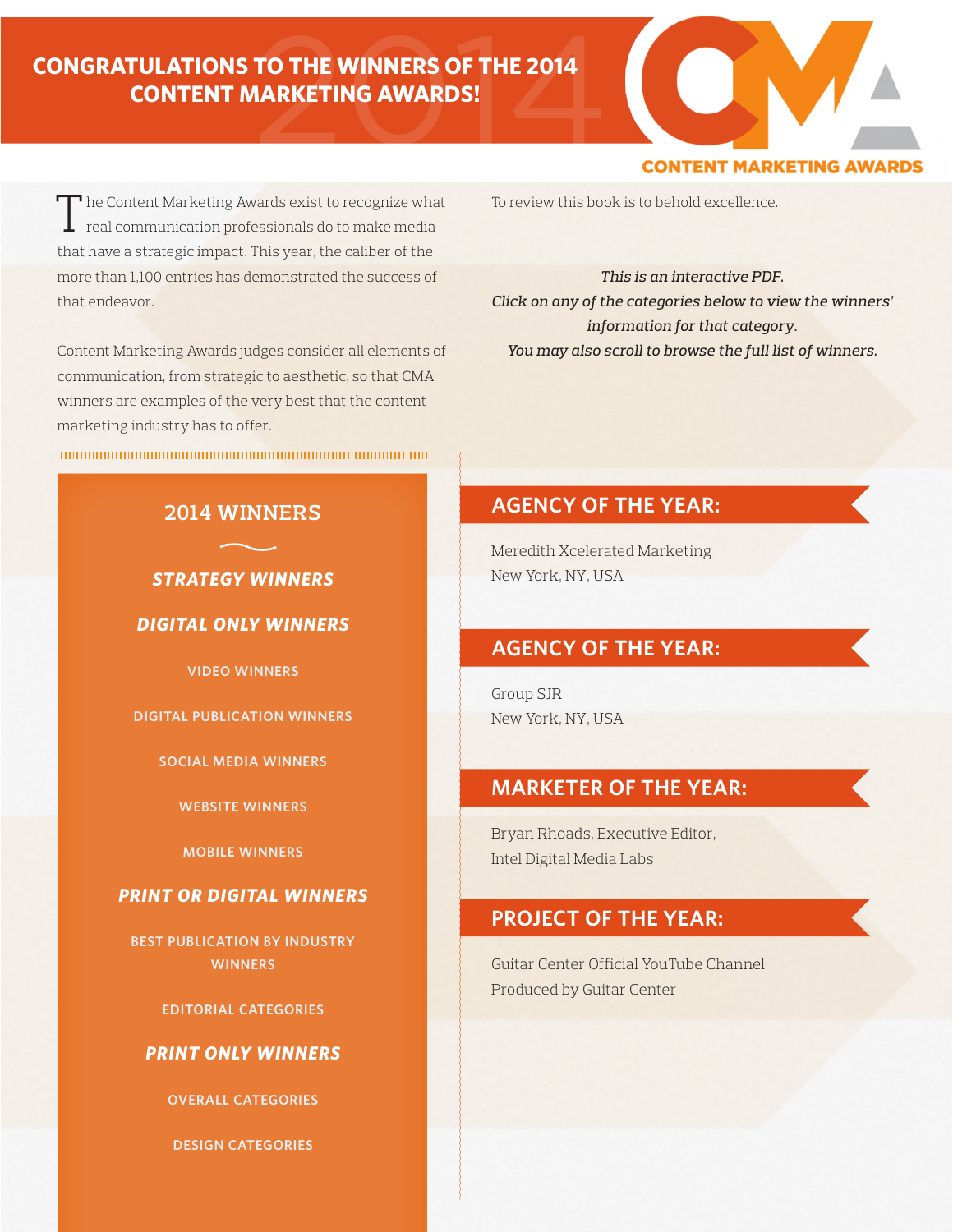

# **STRATEGY**

# BEST EMAIL DRIVEN CONTENT PROGRAM

**GOLD**

Time Inc. Content Solutions Allstate *Allstate Good Hands News*

**SILVER**

Immersion Active Home Instead Senior Care *Alzheimer's Reflections Email Series*

**BRONZE** The Walt Disney Company Disney Corporate Creative Resources *Disney Newsreel: D23*

**HONORABLE MENTION** Miles Austin Convention & Visitors Bureau *Austin Leisure eNewsletter Program*

# BEST NEW PRODUCT OR PUBLICATION LAUNCH

**GOLD** The Globe and Mail Grey Goose/Bacardi Canada *Host: The Spirit of Entertaining by Grey Goose*

**SILVER**

Meredith Xcelerated Marketing Kia Motors America *Kia K900 Communications Series*

**BRONZE** BMO Harris Bank *Engaging parents on the cost of raising kids*

# BEST PRINT/DIGITAL CONTENT INTEGRATION

**GOLD**

Kircher-Burkhardt Volkswagen AG *Das Auto. Magazine*

### **SILVER**

Spoon Axel Johnson *Let's Make a Difference*

### **HONORABLE MENTION**

Dell *Commonwealth Games Glasgow 2014*

# **HONORABLE MENTION**

Mahlab Media *Institute of Public Works Engineering Australasia*

# BEST USE OF MARKETING AUTOMATION IN CONTENT MARKETING

**GOLD** Kaiser Permanente Colorado *B2B Health Care Marketing*

**SILVER** Base CRM *10x More Productive Ebook Series*

**BRONZE** SnapApp *DDI Lifts Eloqua Campaign Conversions With SnapApp*

**HONORABLE MENTION** Eastwick Communications **ReachLocal** *Lead Nurturing Campaign: ReachEdge Product*

# HIGHEST CONVERSION RESPONSE FROM A CONTENT PROGRAM

# **GOLD**

King Content Spiegelworld *Empire Australia*

**SILVER**

Nomadic Agency Ubisoft Entertainment *Rocksmith 2014 Integrated Campaign: Repositioning a Video Game as Learning Software*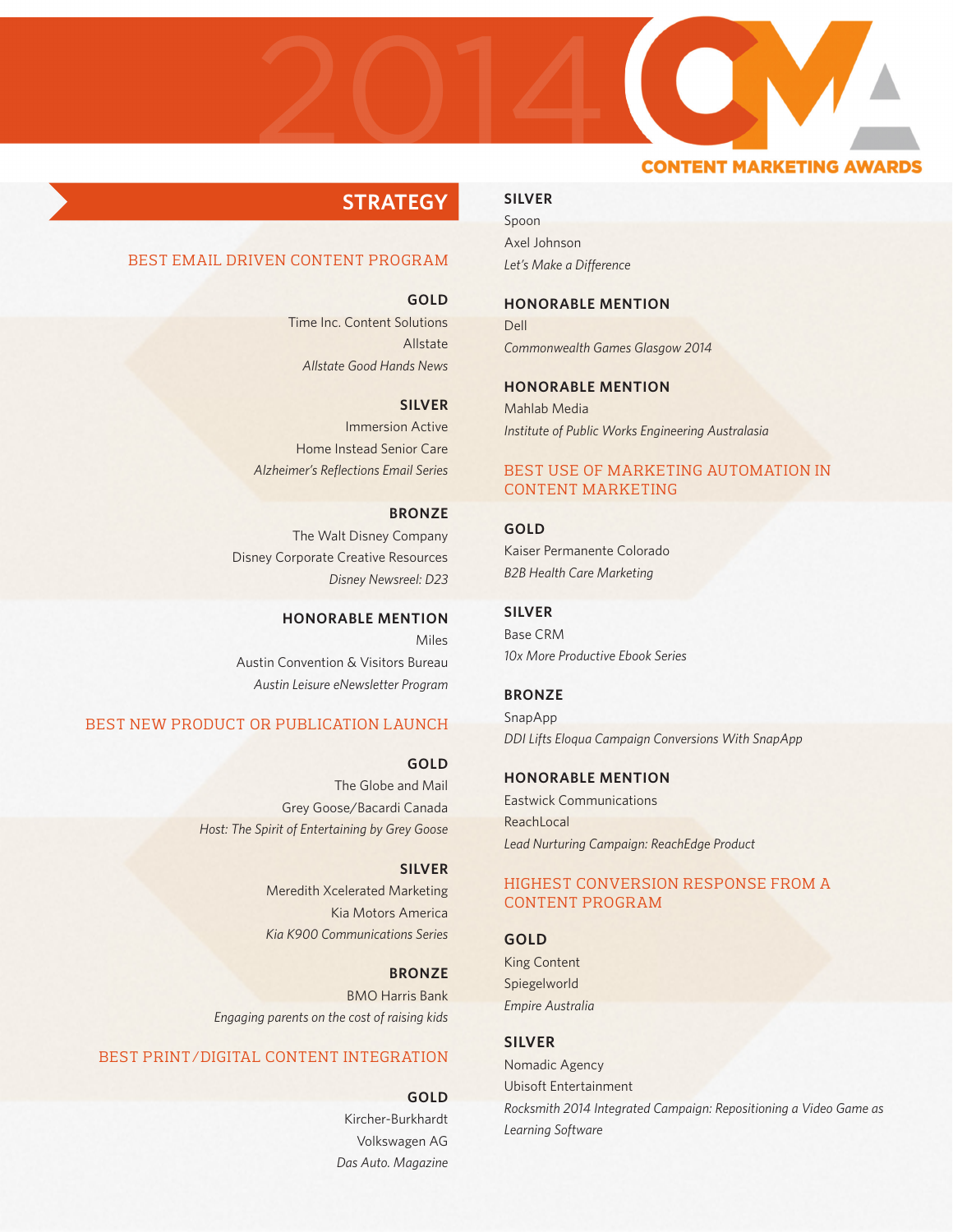

# **BRONZE**

Sage *Construction Business Visibility Lead Nurture*

> **HONORABLE MENTION** Sungard Availability Services

*Holiday Resiliency*

**HONORABLE MENTION**

Marcus Thomas LLC Sherwin-Williams *Krylon ColorMaster Challenge: 24 in 24* 

# HIGHEST SUBSCRIBER GROWTH

**GOLD** Guitar Center *Guitar Center Official YouTube Channel*

**BRONZE** National Fire Protection Association *NEC Connect*

# MOST INNOVATIVE CONTENT DISTRIBUTION **STRATEGY**

**GOLD** GE *#SecondScienceFair*

**SILVER Oracle** *Latin American Oracle Technology Network*

> **HONORABLE MENTION** CPA Australia *Most Innovative Content Strategy*

# BEST INTERVIEW OR PROFILE

**GOLD** CPA Australia *The Naked CEO*

**SILVER** The Economist/GE *GE Look ahead*

# **BRONZE**

WSJ Custom Studios, Dow Jones SPDR, State Street Global Advisors *America: A Portfolio of Ideas*

# BEST OVERALL CONTENT MARKETING MEASUREMENT PROGRAM

**HONORABLE MENTION**

Collective Bias, Inc. **Disney** *Disney #FROZENFUN*

# BEST IN-PERSON CONTENT MARKETING **STRATEGY**

# **HONORABLE MENTION**

Insperity *Pulse Check*

# BEST AGENCY/CLIENT CONTENT MARKETING PARTNERSHIP

**GOLD**

Pace Communications Four Seasons Hotel & Resorts *Romance in Paris and Beyond*

**SILVER** The Economist/GE *GE Look ahead*

**BRONZE** Sunset Publishing *Visit California*

**HONORABLE MENTION**

Group SJR *General Electric & Group SJR*

# BEST CLIENT/AGENCY PARTNERSHIP

**HONORABLE MENTION**

The Globe and Mail Grey Goose/Bacardi/Denneboom Media *Host: The Spirit of Entertaining by Grey Goose*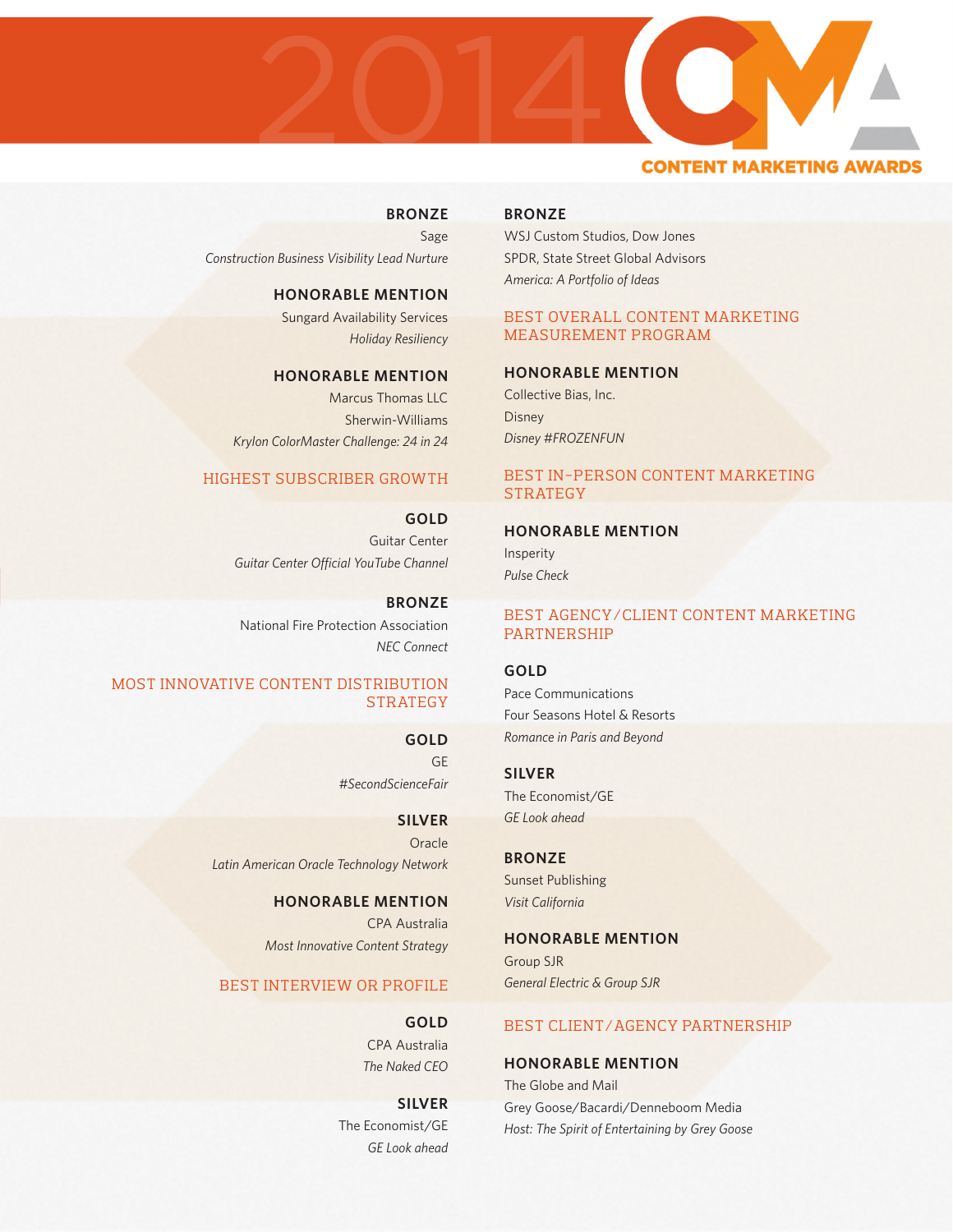

# BEST USE OF CONTENT MARKETING FOR EARNED MEDIA

# **GOLD**

Marcus Thomas LLC Sherwin-Williams *Krylon ColorMaster Challenge: 24 in 24*

# **SILVER**

SDL *SDL CX Playbook*

# **BRONZE**

Hatchd Digital Metropolitan Redevelopment Authority *Educating Perth Drivers Through Playful Animation*

# **HONORABLE MENTION**

Brandwood Produções Ltda Unilever *Rexona*

# **HONORABLE MENTION**

New Content Editora e Productora Ltda SKYY *Battle of DJ's*

# **DIGITAL ONLY**

# *VIDEO*

# BEST EXECUTIVE VIDEO OR VIDEO SERIES (EXTERNAL)

**GOLD** Teach for America *Get to know EVB, Co-CEO of TFA*

# **HONORABLE MENTION**

The Joint Commission *Collaborating with Physicians*

# **HONORABLE MENTION** PR Newswire / MultiVu *64893 Sodexo Workplace Trends Report 2014*

# BEST EXECUTIVE VIDEO OR VIDEO SERIES (INTERNAL)

# **GOLD**

Jyske Bank *Conversations with Anders*

# **HONORABLE MENTION**

Embryo Creative *JF & CS Boston*

# **HONORABLE MENTION**

CPA Australia *The Naked CEO Episodes*

# BEST ONE-TIME CONTENT-BASED VIDEO

**GOLD** Liberty Mutual Insurance *Liberty Mutual and the Ad Inspired by a Tweet*

# **SILVER**

Notch Video Canadian Tire Corporation *Only in Canada: The Canadian Tire Ice Truck*

# **BRONZE**

Jyske Bank *The Common Thread*

# **HONORABLE MENTION**

HootSuite Media Inc. *Game of Social Thrones*

# **HONORABLE MENTION**

OTW Communications Husqvarna *Outdoor Engineering – Oaks of war*

# BEST MOTIVATIONAL VIDEO OR VIDEO SERIES

**GOLD** PR Newswire / MultiVu *HOKA ONE ONE Leo Manzano Video*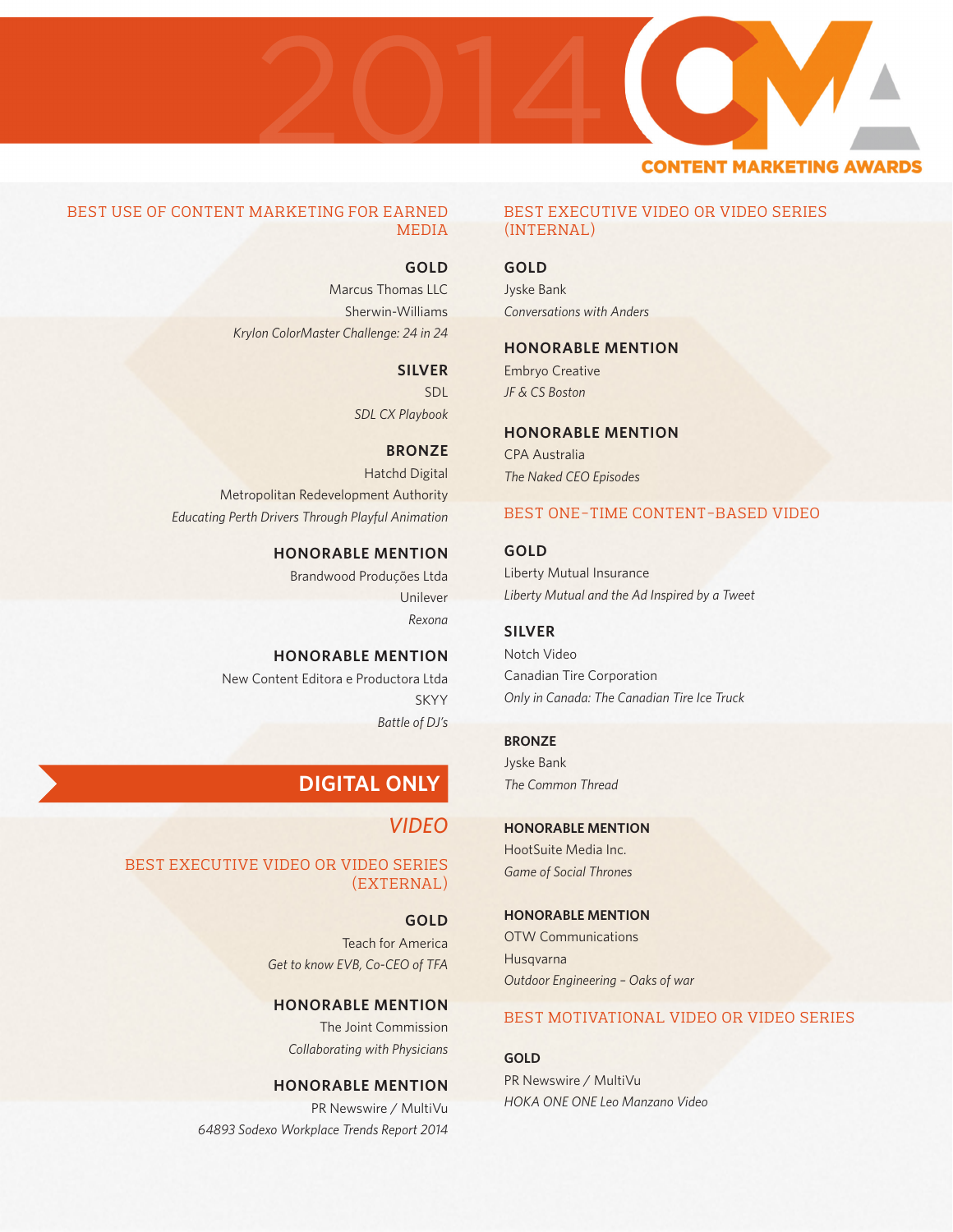

**SILVER** Ariad Communications Unilever *Degree DO:MORE*

> **BRONZE** Embryo Creative *JF&CS Boston*

**HONORABLE MENTION** EMC Corporation *A Record-Breaking Antarctic Quest*

# BEST PHILANTHROPIC/CHARITABLE VIDEO OR VIDEO SERIES

**GOLD** Group SJR General Electric *Girls Who Code*

**SILVER** ExactTarget Marketing Cloud *Shepherd Community – Charitable Video*

> **BRONZE** Luckie & Company *Jingle Ball: Zorbing for Charity*

**HONORABLE MENTION** Hopelink *Reaching Out Luncheon Video*

**HONORABLE MENTION** Embryo Creative *JF&CS Boston*

# BEST TOPIC SPECIFIC VIDEO

**GOLD** Notch Video Canadian Tire Corporation *Only in Canada: The Canadian Tire Ice Truck* **SILVER** The Tesh Media Group *Home Depot Honey-Do List*

# BEST SHORT FORM VIDEO OR VIDEO SERIES

**GOLD** Asurion *Asurion Short Form Video Series*

**HONORABLE MENTION** Dell *Dell Smart Business Achievement*

**HONORABLE MENTION** PR Newswire / MultiVu *Hack@Turn 2013*

# BEST VIDEO WITH VIRAL PERFORMANCE

**GOLD** Virtual Identity AG Siemens AG *Paper Dreams,/answers*

# **SILVER**

Firespotter Labs UberConference *Linda Honey Listen*

**BRONZE** One Productions Tom Hopkins & Trevor Curran *Aer Lingus: New customer service delivery initiatives*

# **HONORABLE MENTION**

Firespotter Labs UberConference *I'm on Hold*

**HONORABLE MENTION** HootSuite Media Inc. *Game of Social Thrones*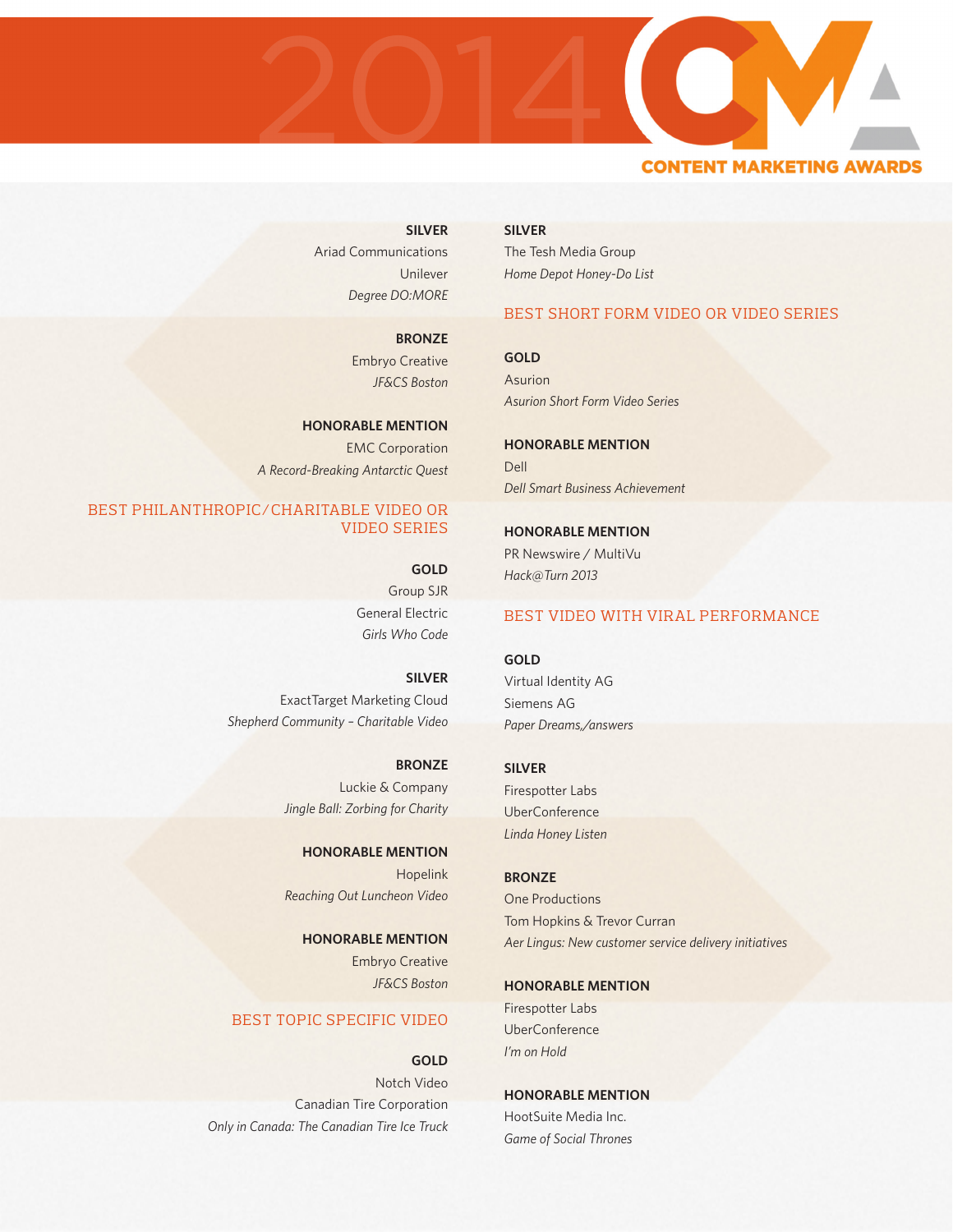

# BEST CONTENT MARKETING VIDEO SERIES

**GOLD** Target Corporation *Target presents: The Way Up*

**SILVER** EMC Corporation *Data Crunchers! Data Center Detonation*

> **BRONZE** Suite the LiveLab company Craftsman *Restoration Rollout*

**HONORABLE MENTION** Sungard Availability Services *Holiday Resiliency*

**HONORABLE MENTION** Zehnder Communication Inc. Visit Baton Rouge *Visit Baton Rouge: Mo and Arrow at Bass Pro*

# *DIGITAL PUBLICATION*

# BEST NEW PUBLICATION

**GOLD** Autodesk *Line//Shape//Space*

# **SILVER**

King Fish Ameriprise Financial *Best New Publication*

### **BRONZE**

HUGE Google *Think With Google*

# BEST FEATURE ARTICLE

**GOLD** R.O.I. Media *Why Rankings don't Matter Anymore*

**SILVER** Group SJR Credit Suiise *From the Mine to the Mind: Australia's Economic Future*

**BRONZE** Autodesk *Line//Shape//Space*

# BEST INTERVIEW OR PROFILE

# **SILVER**

Group SJR The Motion Picture Association of America *One of the Greatest Cinematographers Ever – Emmanuel Lubezki*

# **BRONZE**

University of Phoenix *Phoenix Forward: For Hazel Downing, leaving India for a nursing career in the U.S. was her ticket out of poverty*

# BEST REGULARLY FEATURED COLUMN OR SECTION

**GOLD** CPA Australia *The Naked CEO Access All Areas*

# **HONORABLE MENTION**

T3 Custom TD Ameritrade *thinkMoney Magazine*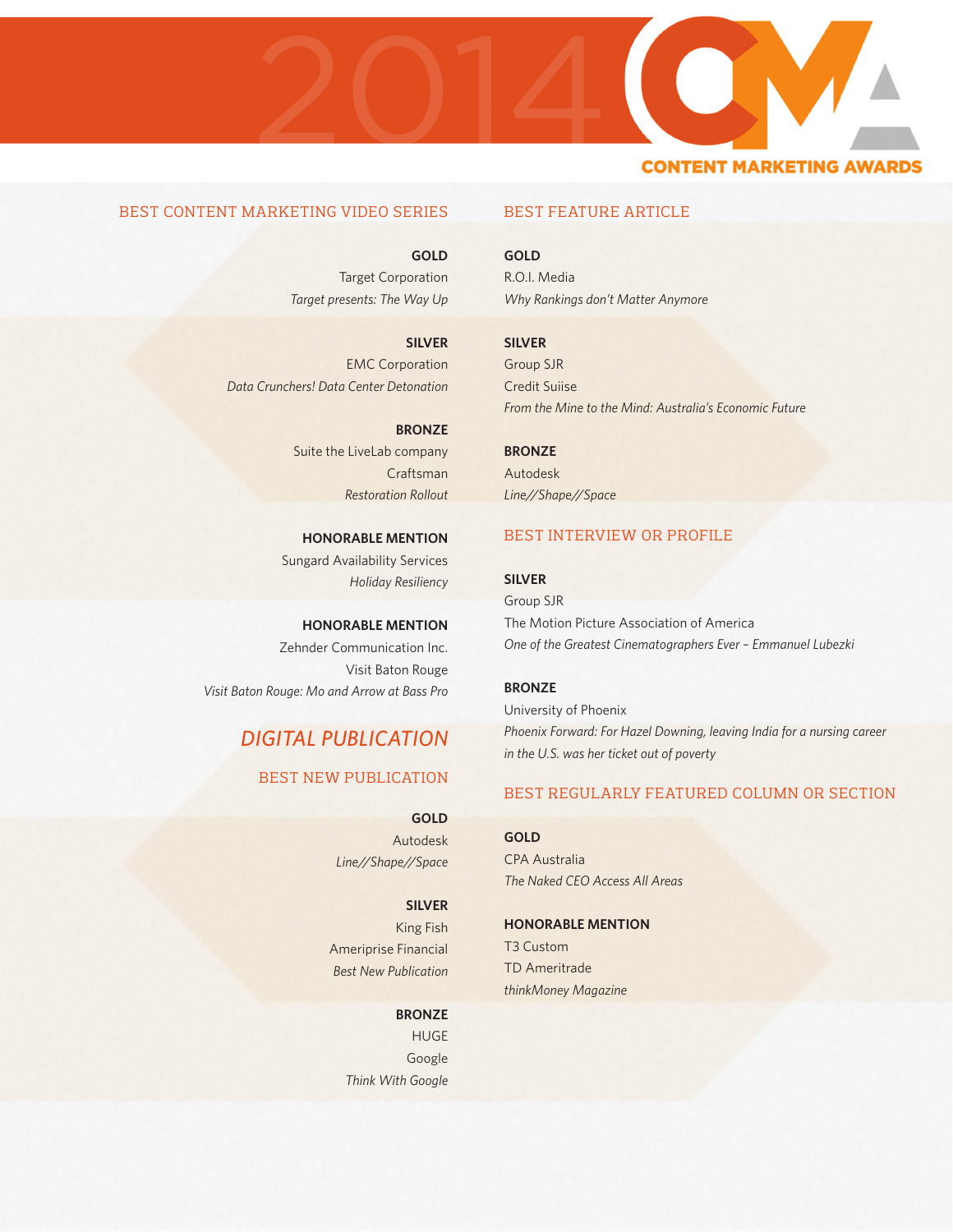# 20142013 **CONTENT MARKETING AWAR**

# MOST IMPROVED EDITORIAL

**GOLD** Tan Tock Seng Hospital (TTSH) *TTSH GP BUZZ (Oct – Dec 2013)*

> **HONORABLE MENTION** Erie Insurance *eriesense.com*

**HONORABLE MENTION** Phillips 66 *Growing Business with Phillips 66 Customer Communication*

# BEST DESIGN, NEW PUBLICATION

**GOLD** FVM Strategic Communications UNIVAR *Connectivity E-Newsletter*

> **HONORABLE MENTION** Alma 360 Suomen Ekonomiliitto SEFE *www.ekonomilehti.fi*

**HONORABLE MENTION** LinkedIn *The Sophisticated Marketer's Guide to LinkedIn*

# BEST FEATURE DESIGN

**GOLD** Story Worldwide **RCI** *Ventures Magazine – Las Vegas Feature Profile*

# MOST IMPROVED

**GOLD** Tan Tock Seng Hospital (TTSH) *TTSH GP BUZZ (Oct-Dec 2013)* **HONORABLE MENTION**

Time Inc. Content Solutions Allstate *Allstate Good Hands News*

# BEST OVERALL DIGITAL DESIGN

**GOLD** Kircher-Burkhardt Allianz Deutschland AG *1890 Das Magazin der Allianz Deutschland AG*

**SILVER** Autodesk *Line//Shape//Space*

**HONORABLE MENTION** Esker *Esker eBook: Doomsday Faxers, a Fax Survival Guide*

# BEST OVERALL DIGITAL PUBLICATION

**GOLD** Story Worldwide **RCI** *Endless Vacation iPad App*

**SILVER** Avaya

*Guide to Cloud Collaboration*

**BRONZE** Autodesk *Line//Shape//Space*

**HONORABLE MENTION** Petrol Advertising WD, a Western Digital Company *WD Ventito*

**HONORABLE MENTION** Cie Studios Nitto Tire U.S.A. Inc. *Driving Line*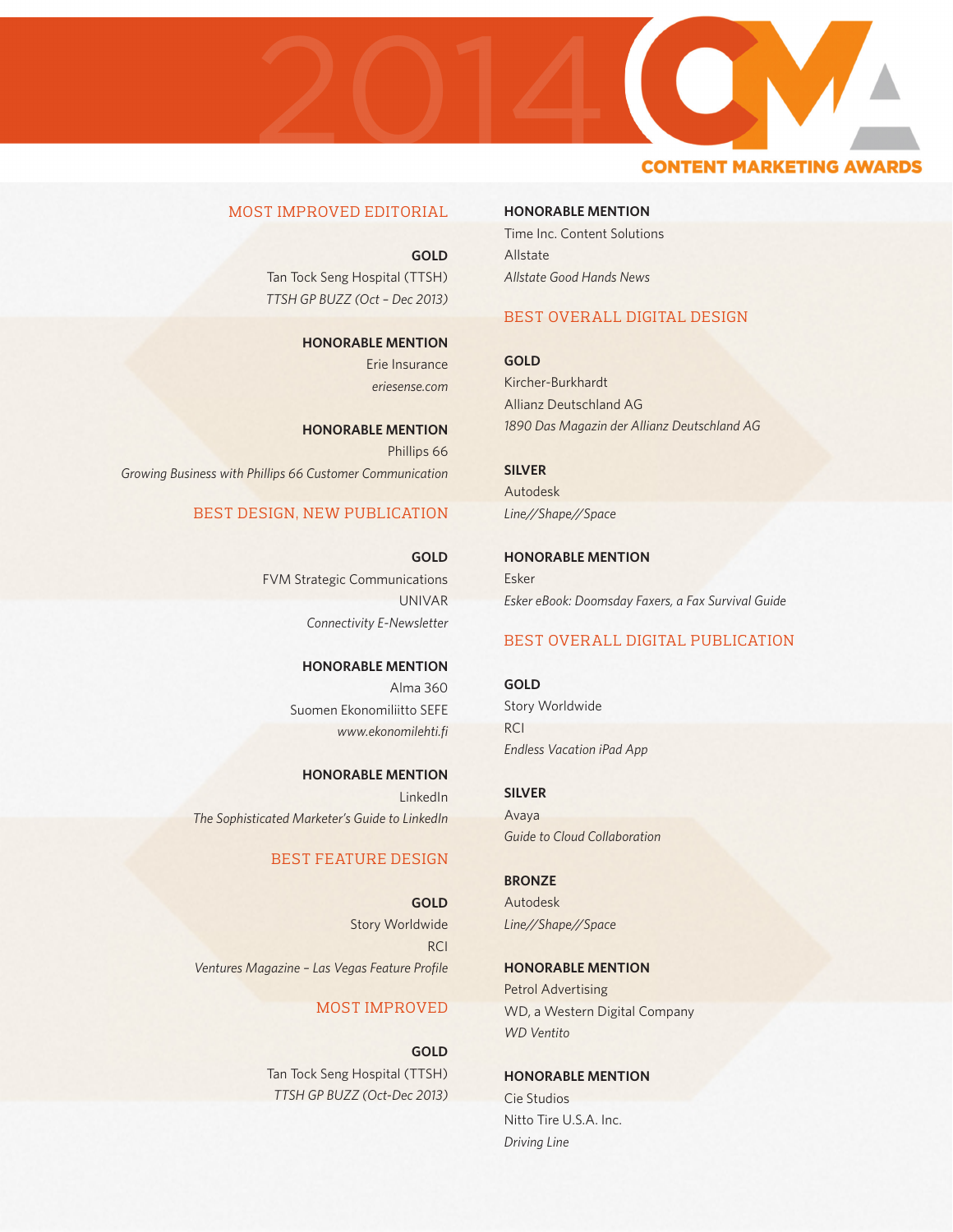# BEST CUSTOMER-BASED PUBLICATION

**GOLD** Autodesk *Line//Shape//Space*

2013

2014

# *SOCIAL MEDIA*

# BEST BLOG ENTRY

**GOLD** ePromos Promotional Products *Is Your Marketing Smelly? 5 Tips to Infuse Scent into your Campaigns*

> **SILVER** Teach for America *Teaching Isn't Rocket Science - It's Harder*

**BRONZE** Pardot, a salesforce.com Company *7 Examples of Successful Email Templates: A Case Study*

> **HONORABLE MENTION** Technology Marketing Corporation Content Boost *Hey Coca-Cola, Will You Go With Me to Prom?*

> > **HONORABLE MENTION** Firespotter Labs UberConverence *Linda Honey Listen*

# BEST INDIVIDUAL CORPORATE BLOG

**GOLD** Shutterstock *Shutterstock Blog*

**SILVER** Pardot, a salesforce.com Company *Pardot Corporate Blog*

### **BRONZE**

Allstate *The Allstate Blog*

### **HONORABLE MENTION**

Kircher-Burkhardt Kircher-Bukhardt GmbH *The Narrative*

**HONORABLE MENTION**

Liberty Mutual Insurance *Liberty Mutual Safe and Smart Living Blog*

# BEST MULTI-AUTHOR BLOG

**GOLD** Marketo *Best Multi-Author Blog*

**SILVER** Autodesk *Line//Shape//Space*

**BRONZE** ExactTarget Marketing Cloud *ExactTarget Marketing Cloud Blog*

# **HONORABLE MENTION**

PTC Agency PTC *PLS Blog – Multi Author*

**HONORABLE MENTION** Allstream *expertIP*

# BEST PODCAST SERIES

# **GOLD**

Angie's List *Angie's List: Chat with the Experts*

**HONORABLE MENTION**

The Joint Commission *Take 5 with The Joint Commission*

# **CONTENT MARKETING AWAR**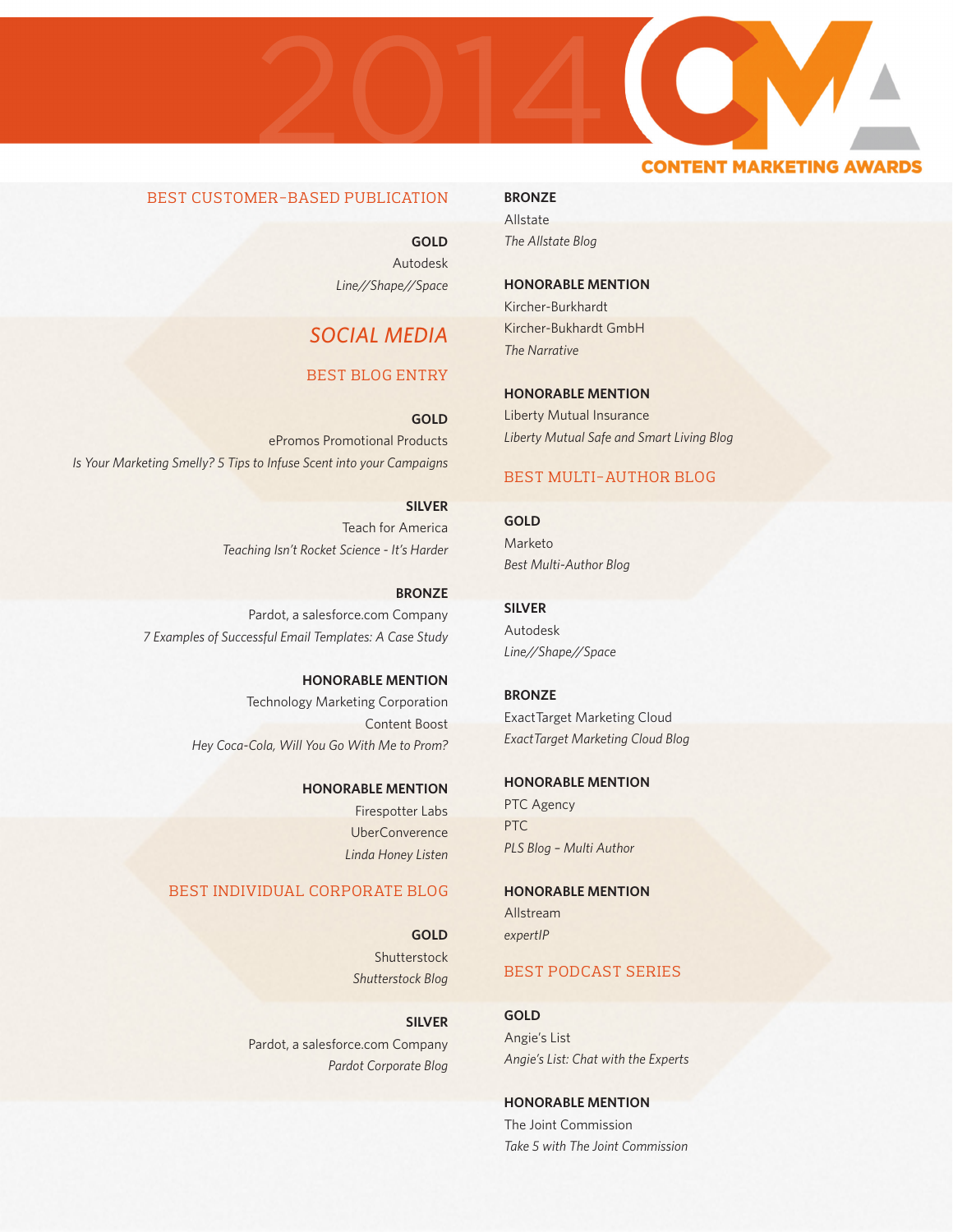# **HONORABLE MENTION**

NR Media Group LLC *Social Restaurant Podcast Best Podcast Series entry: #35 Liz Lessner, #36 Dan Kim & #37 Jason Smylie*

# BEST PODCAST EPISODE

### **BRONZE**

2013

2014

NR Media Group LLC *Social Restaurant Podcast Best Podcast Episode entry: #038 Dan Ponton on Building Corporate Culture While Working From Home*

# BEST USE OF INFOGRAPHICS

**GOLD** Blackbaud *Next Generation of America Giving*

**SILVER** WebbyMonks *WebbyMonks – Website Testing Infographic*

### **BRONZE**

256 Media EBS Ltd *The Worlds First Infozine*

### **HONORABLE MENTION**

Marketo *Leveraging Snapchat for Brands*

**HONORABLE MENTION** Pardot, a salesforce.com Company *Sales vs. Marketing: The Original Game of Thrones Infographic*

# BEST INFOGRAPHICS SERIES

### **GOLD**

WSJ Custom Sutdios, Dow Jones SPDR, State Street Global Advisors *America: A Portfolio of Ideas - Infographics: The Great Wall of China; Help Needed, If Not Wanted; Bubbles: A History; Euphoria, Relative to Recession; 5 Natural Gas Shale Deposits in the U.S.; The Beauty of Bonds*

### **SILVER**

Canadian Olympic Committee *Best Infographic Series*

# BEST TOPIC SPECIFIC BLOG

**CONTENT MARKETING AWA** 

# **GOLD**

Kircher-Burkhardt Kircher-Burkhardt GmbH *The Narrative*

# **SILVER**

WITH/Sims Neenah Paper *Land the Job*

### **BRONZE**

King Content Robert Half *Work Life*

# BEST USE OF FACEBOOK FOR CONTENT MARKETING

### **GOLD**

Laughlin Constable Medlea *Breastpump Company Create Supportive Community for Moms to Learn, Celebrate and Grow*

# **SILVER**

FGL Sports Ltd. (Sport Chek) *Sport Chek Social Flyer*

# BEST USE OF PINTEREST FOR CONTENT MARKETING

# **GOLD**

GE *GE Pinterest*

### **SILVER**

Imagination Tablespoon *Tablespoon Pinterest*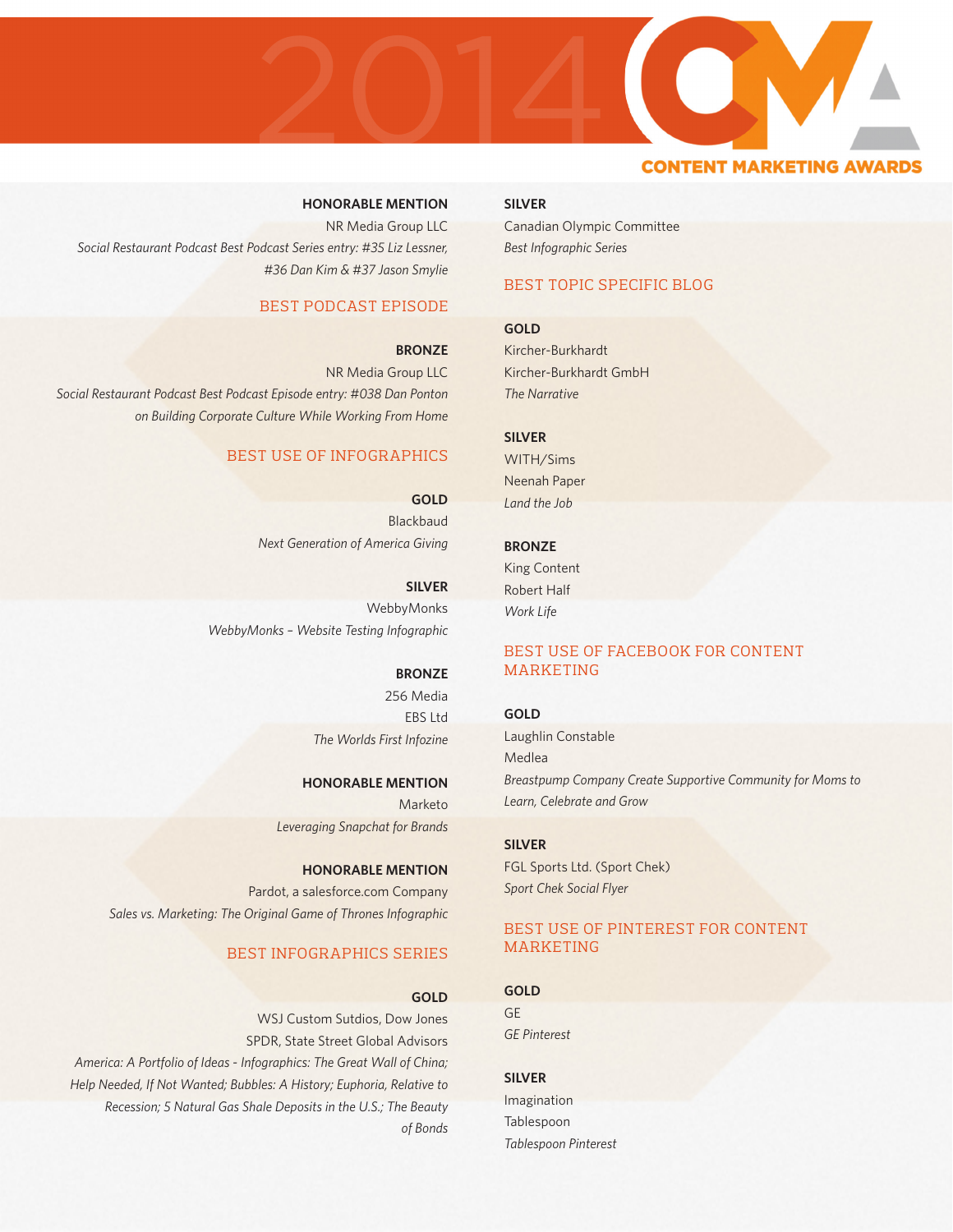

# **CONTENT MARKETING AWAR**

# **BRONZE**

2013

ExactTarget Marketing Cloud *ExactTarget Email Swipe File Pinterest board*

# BEST USE OF INSTAGRAM FOR CONTENT MARKETING

**GOLD**

The Barbarian Group General Electric *General Electric Instagram*

# **SILVER**

Cie Studios Nitto Tire U.S.A. Inc. *Live From SEMA*

**BRONZE** Spafax Air Canada *Air Canada's Instagram*

# BEST USE OF SLIDESHARE FOR CONTENT MARKETING

**GOLD** HB Agency *Congratulations Graduate: 11 Reasons I Will Never Hire You*

> **SILVER** Four Winds Interactive *The Value of Effective Employee Communication*

**BRONZE** Four Winds Interactive *How to Effectively Reach Your Audience In The Digital Age*

# BEST USE OF TWITTER FOR CONTENT MARKETING

**GOLD** Adobe *CMO.com*

# **SILVER**

Allstream *@allstream*

# **BRONZE**

Palio + Ignite inventive Health *Palio + Ignite Twitter*

# BEST USE OF YOUTUBE FOR CONTENT MARKETING

### **GOLD**

**Esurance** *Why I Ride*

# **SILVER**

Guitar Center *Guitar Center Offical YouTube Channel*

**BRONZE**

Marcus Thomas LLC Sherwin-Williams *Krylon ColorMaster Challenge: 24 in 24*

# **HONORABLE MENTION**

Firespotter Labs UberConference *Linda Honey Listen*

# BEST USE OF VINE FOR CONTENT MARKETING

**GOLD** GE *#6SecondScienceFair*

**SILVER**

Luckie & Company *McKee Foods – Little Debbie Vines*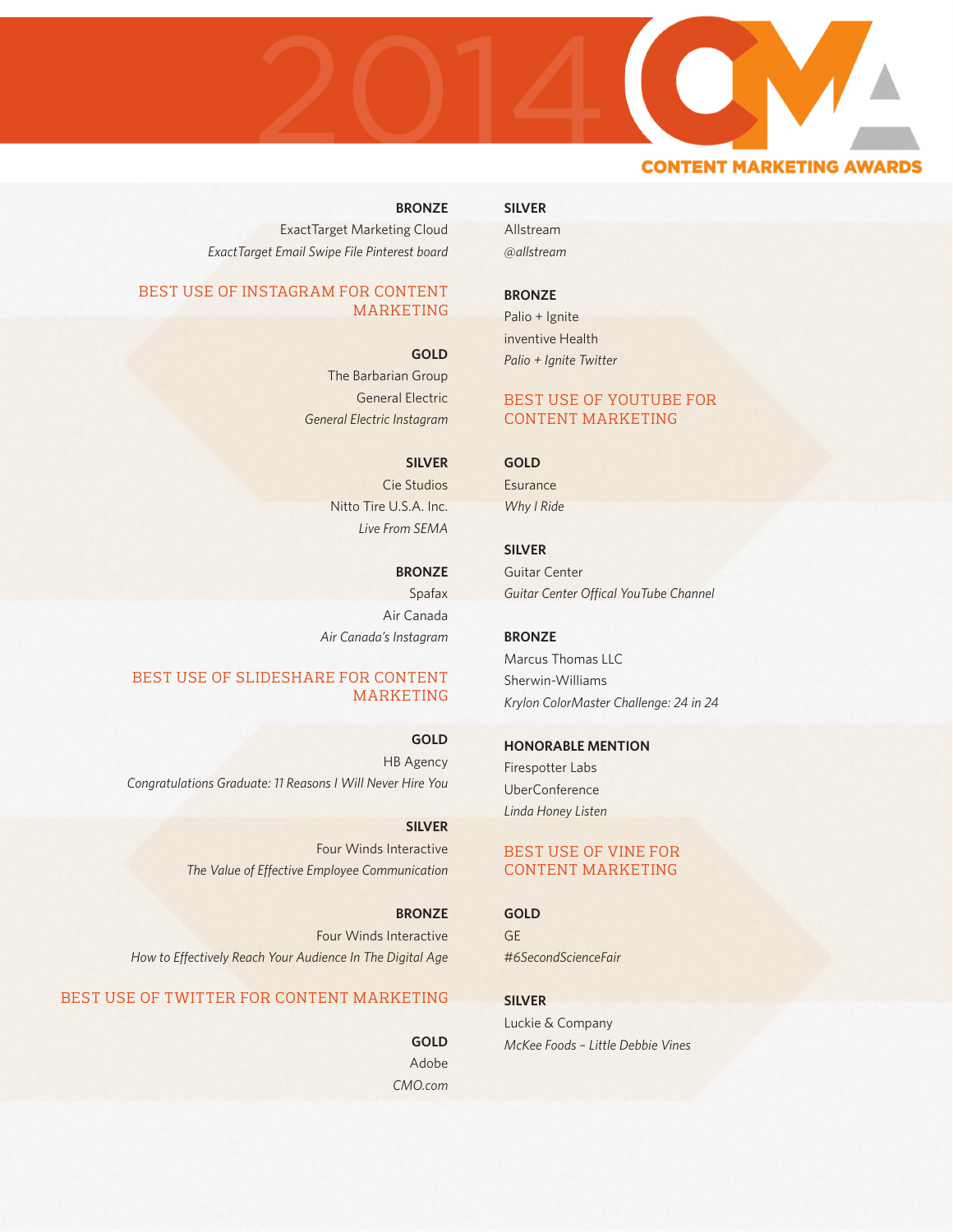

# BEST INTEGRATED SOCIAL MEDIA (TWO OR MORE SOCIAL CHANNELS)

**GOLD**

Marcus Thomas LLC Sherwin-Williams *Krylon ColorMaster Challenge: 24 in 24*

### **SILVER**

Ayzenberg Group Microsoft *Xbox One Launch*

**BRONZE**

GE *3D Printing Day*

**HONORABLE MENTION**

Laughlin Constable Medela *Breastpump Company's Multi-Media Strategy Drives Awareness While Celebrating and Supporting Fans' Journeys*

# BEST USE OF CONTENT REPURPOSING

**GOLD** Idea Grove Long Range Systems *Wait Time Study Repurposing Campaign Results in Significant Visibility*

> **SILVER** KPMG International *World Economic Forum Live (WEFLIVE)*

**BRONZE** Vertical Measures *Google Penalty Recovery Kit Campaign*

# *WEBSITE*

# BEST OVERALL EDITORIAL

# **GOLD**

Huge Google *Think with Google*

**SILVER**

The Adcom Group Kauffman Foundation *ID8 Nation*

### **BRONZE**

Weber Shandwick Ricoh Americas Corporation *WorkIntelligent.ly*

# **HONORABLE MENTION**

Waggener Edstrom Communications Microsoft *Windows Embedded Marketing Site*

# **HONORABLE MENTION**

Pace Communications Four Seasons Hotel & Resorts *Four Seasons Magazine Website*

# BEST CURATED SITE

### **GOLD**

Waggener Edstrom Communications Microsoft *MadePossibly.by Microsoft*

**SILVER** Adobe

*CMO.com*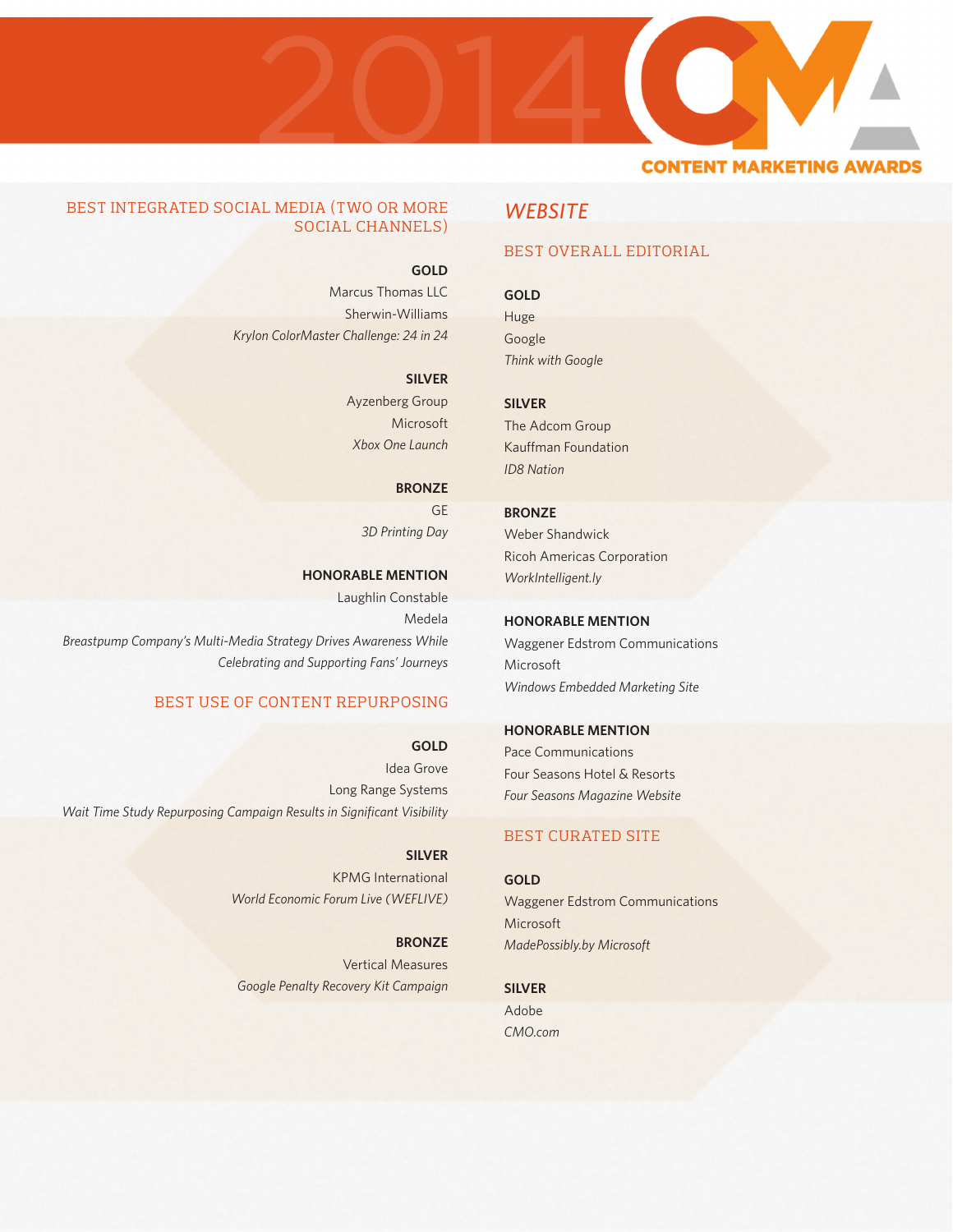

# BEST LANDING PAGE

# **GOLD**

Federal Retirement Thrift Investment Board *Take FIVE for Your Future Microsite*

# **SILVER**

Dell *Dell World*

### **BRONZE**

Nomadic Agency PepsiCo *Diet Pepsi Brand Site: Creating a Content Marketing Hub to Build Equity with Loyal Consumers*

> **HONORABLE MENTION** Oppenheimerfunds, Inc. *Oppenheimer Rochester Annual Overview Landing page 2013*

> > **HONORABLE MENTION** Autodesk *Line//Shape//Space*

# BEST OVERALL DESIGN OF WEBSITE CONTENT

**GOLD** Huge Google *Think With Google*

**SILVER** Kircher-Burkhardt GMBH *Kircher-Burkhardt Website*

**BRONZE** Canadian Olympic Committee *Best Overall Design of Website Content*

# *MOBILE*

# BEST PUBLICATION SPECIFIC TO A MOBILE DEVICE (PHONE OR TABLET)

# **GOLD**

Sage *Job Ready Guide to Reducing Risk and Protecting Profits*

### **BRONZE**

Kircher-Burkhardt Vacheron Constantin *HOUR VIEWS*

# BEST TABLET-BASED MAGAZINE

**GOLD** Story Worldwide **RCI** *Ventures Magazine – Q2 2014*

**SILVER** *U.S. Trust Capital Acumen App*

### **BRONZE**

Newmen Tabris Magazine *Tabris Magazine, Edition about Gastronomic Culture and Product of Tabris*

# **HONORABLE MENTION**

Madden Media Kansas City Convention & Visitors Association *Visit KC: 2014 Official Visitors Guide*

# BEST MOBILE APP

**GOLD** OTW Communication TV4 *Hockey World Cup App*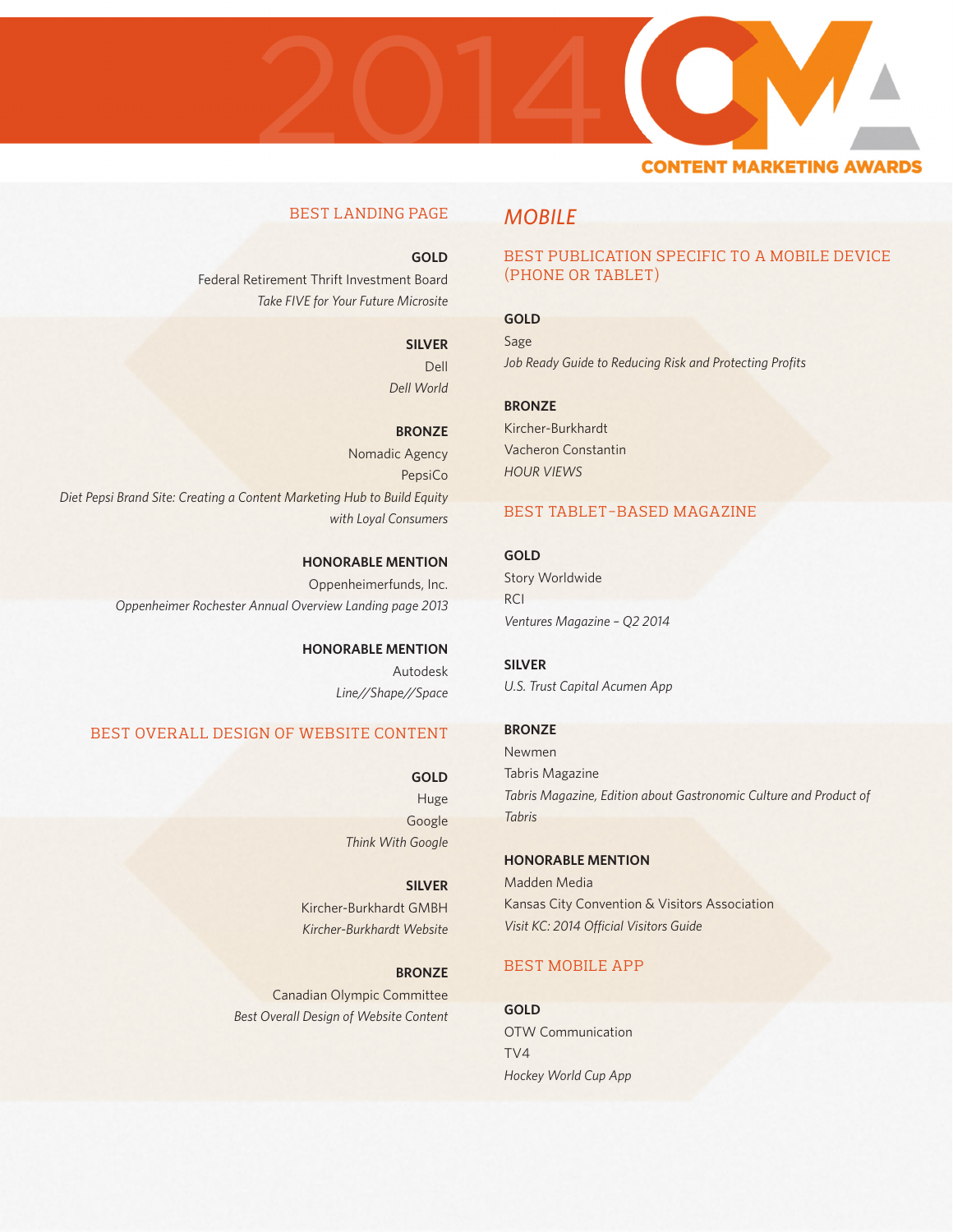

# **BRONZE**

Marcus Thomas LLC Sherwin-Williams *paintlist*

### **HONORABLE MENTION**

Shoutz, Inc. LotteryHUB *LotteryHUB – The Official Mobile App of Powerball and Mega Millions*

> **HONORABLE MENTION** Armstrong World Industries *Replacement Ceilings App*

# BEST MOBILE RESPONSIVE CONTENT

**GOLD** Canadian Olympic Committee *Best Mobile Responsive Content*

> **SILVER** Ariad Communications Unilever *Knorr Responsive*

**BRONZE** Armstrong World Industries *New Bruce.com Responsive Website*

**HONORABLE MENTION** Meredith Xcelerated Marketing Kia Motors America *Kia Cadenza Responsive Design Launch Site*

> **HONORABLE MENTION** Imprint Fidelity *In The Money*

# **PRINT OR DIGITAL**

# *BEST PUBLICATION BY INDUSTRY*

# BEST AIRLINE PUBLICATION

**GOLD** New Content Editora e Produtora Ltda TAM Airlines *TAM Nas Nuvens*

**SILVER**

Pace Communications Southwest Airlines *Spirit Magazine – December 2013 Issue*

**BRONZE** BRONZE Agency Fish *Colours the magazine of Garuda Indonesia Colours*

**HONORABLE MENTION** HCP/Aboard Publishing Cayman Airways *Cayman Skies January-February 2013*

# BEST ASSOCIATION PUBLICATION

**GOLD** Horwitz Publications Australian Turf Club *Carnival*

# BEST EDUCATIONAL PUBLICATION

**GOLD** University of Southern Queensland *USQ Online Marketing – Best Educational Publication*

**SILVER** C. Mondavi & Family *The Witch, the Water & the Wine*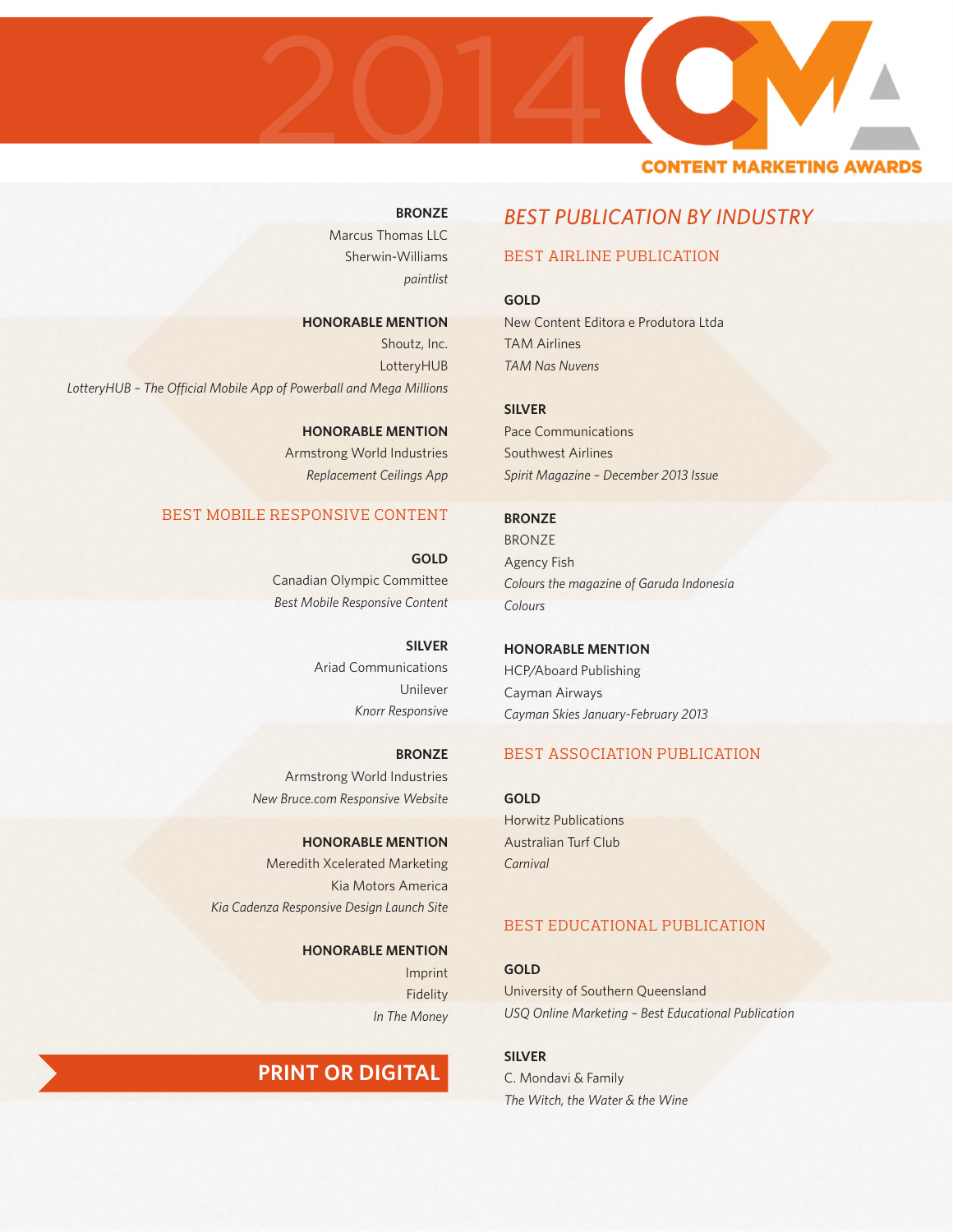

# **BRONZE**

T3 Custom TD Ameritrade *TDA's How to think or Swim*

**HONORABLE MENTION** MMIC *Brink Magazine*

# BEST FINANCIAL SERVICES PUBLICATION

**GOLD** T3 Custom TD Ameritrade *TDA's How to think or Swim*

**SILVER** T3 Custom TD Ameritrade *TD Ameritrade's thinkMoney Magazine*

> **BRONZE** Pace Communitcations Wells Fargo *Conversations Magazine*

**HONORABLE MENTION** The Globe and Mail KPMG Enterprise *In Business*

**HONORABLE MENTION** WSJ Custom Sutdios, Dow Jones Regions Magazine *Insights, Spring 2013*

# BEST GOVERNMENT PUBLICATION

**GOLD** Agency for Integrated Care *NEXTSTEP*

# **SILVER**

**CLEAResult** City of Garland, TX *Energy & Water Efficiency Idea Book*

**BRONZE** A-lehdet Dialogi Oy *Espoo*

# BEST HEALTHCARE/MEDICAL PUBLICATION

**GOLD**

Kircher-Burkhardt GmbH F. Hoffman-La Roche Ltd *Mr Roche 06/2013*

# **SILVER**

Optum *Moneyball Analytics eBook*

**BRONZE** MMIC *Brink Magazine*

**HONORABLE MENTION**

Meredith Xcelerated Marketing Health Alliance Plan (HAP) *HAP Balanced Living magazine, Fall 2013*

**HONORABLE MENTION** Singapore Health Services Pte Ltd *Tomorrow's Medicine*

# BEST HOSPITALITY PUBLICATION

**GOLD** HCP/Aboard Publishing *Hyatt Hotels & Resorts Destination Hyatt 2014*

**SILVER** Pace Communications Four Seasons Hotel & Resorts *Four Seasons Magazine, Issue 3, 2013*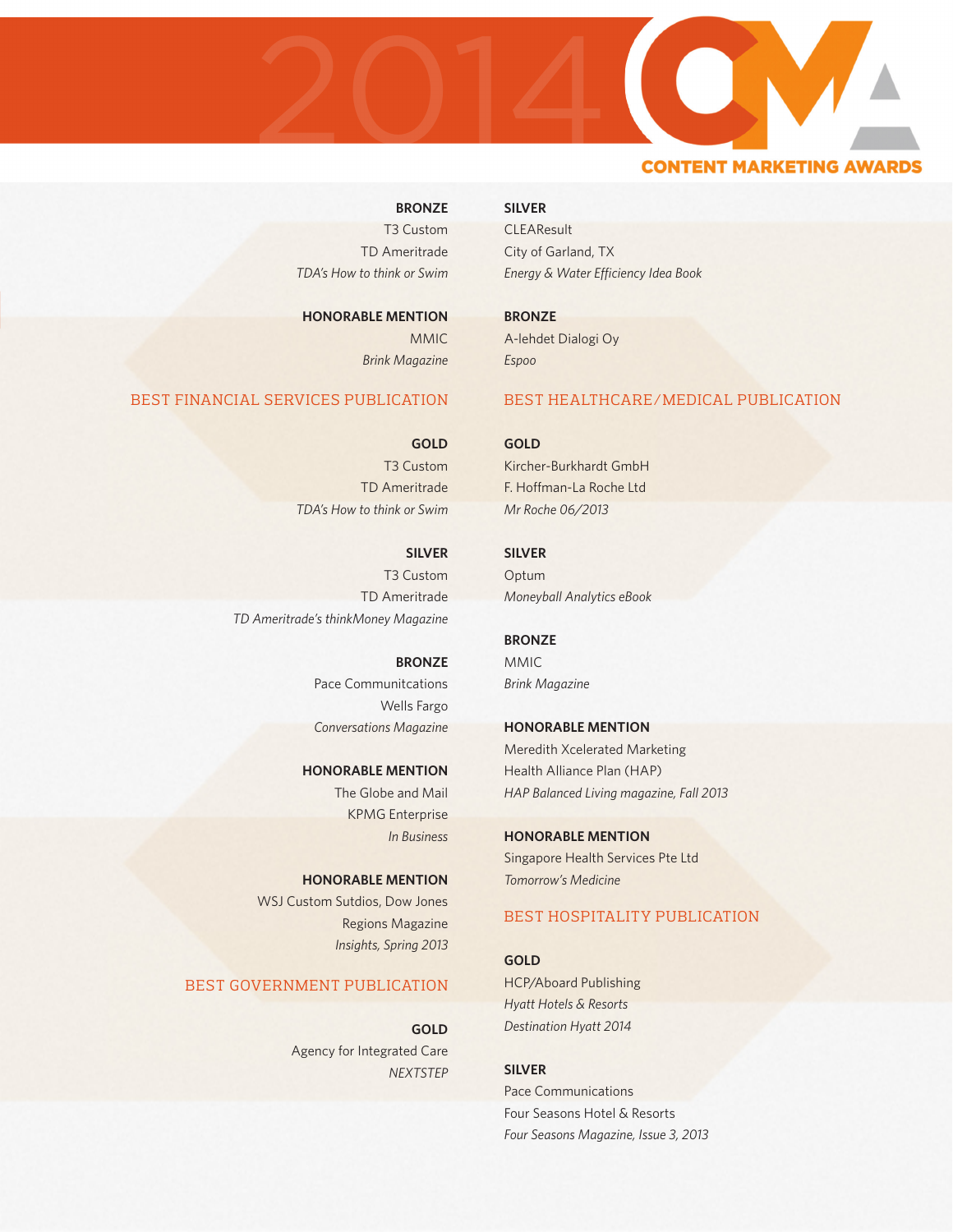

# **CONTENT MARKETING AWARI**

### **BRONZE**

Story Worldwide **RCI** *Ventures Magazine- Q2 2013*

# BEST INSURANCE PUBLICATION

**GOLD** Head Office **Ethias** *Welcome Magazine*

**SILVER** Time Inc. Content Solutions Allstate *Allstate Good Hands News*

**BRONZE** Totem **GEICO** *GEICO Now: Fall/Winter 2013*

> **HONORABLE MENTION** Allstate *The Allstate Blog*

# BEST NONPROFIT PUBLICATION

**GOLD** The Trust for Public Land *Land and People Magazine*

**SILVER** Meredith Xcelerated Marketing ACLU *STAND Magazine, Fall 2013*

**BRONZE** The Humane Society of the United States *All Animals, May/June 2013*

> **HONORABLE MENTION** Imagination be.group *be.magazine*

### **HONORABLE MENTION**

World Vision U.S. *Word Vision Magazine*

# BEST RETAIL PUBLICATION

**GOLD** News Custom Content Chadstone shopping centre *Fashion Capital (Spring/Summer 2013 issue)*

# **SILVER**

Newmen Tabris Magazine *Tabris Magazine. Edition about gastronomic culture*

**BRONZE** New Content Editora e Productora Ltda O Boticário *Viva Linda*

**HONORABLE MENTION** News Custom Content Woolworths Supermarkets *Fresh (December 2013 issue)*

# BEST SCHOOL/UNIVERSITY PUBLICATION

**BRONZE** The Globe and Mail *Canadian University Report*

**HONORABLE MENTION** University of Southern Queensland *HeyU*

**HONORABLE MENTION** Stowaway Magazine *Stowaway Magazine, Winter 2014 issue*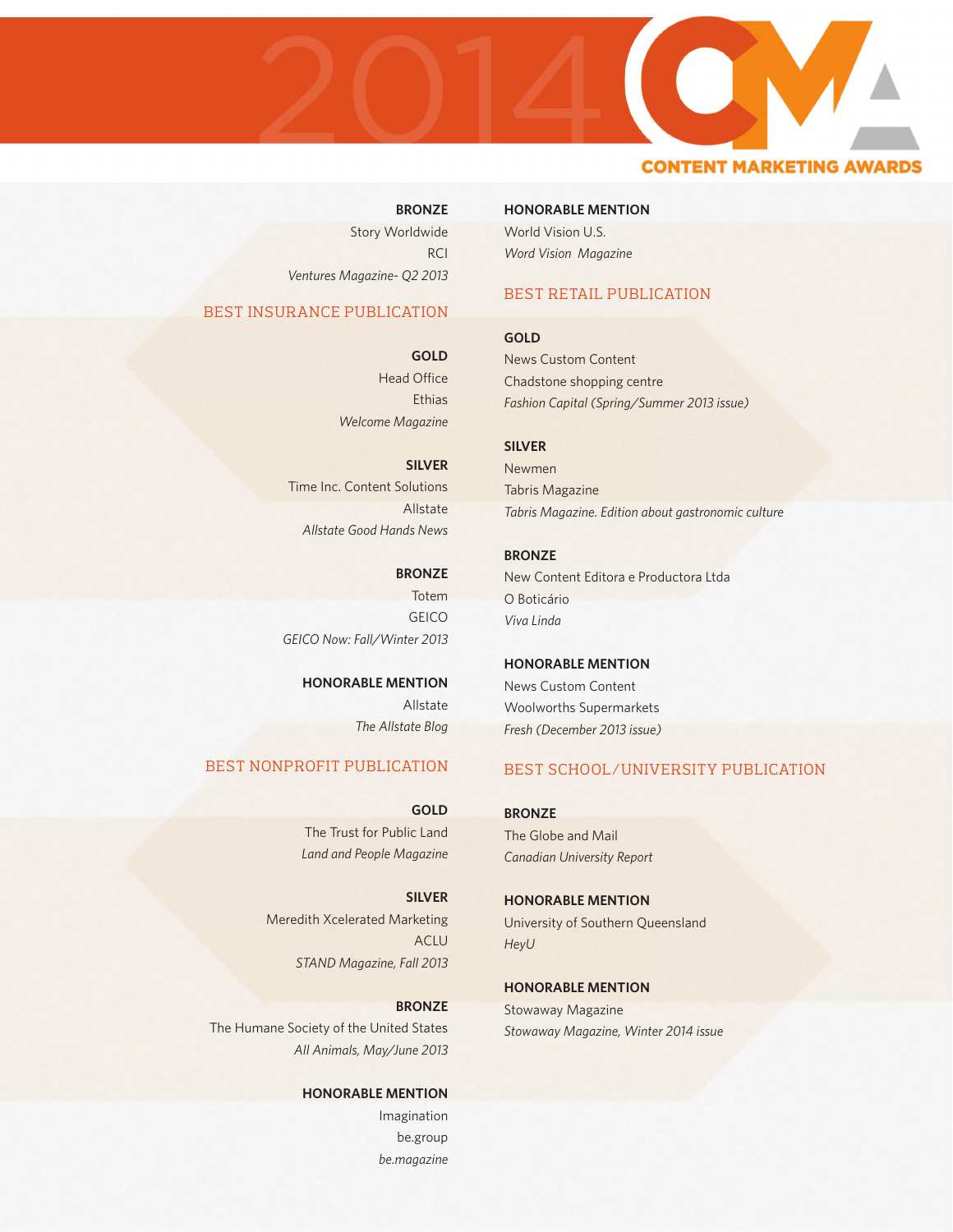

# BEST SPORTS PUBLICATION

**GOLD**

Horwitz Publications Australian Turf Club *Carnival*

# BEST TOURISM

**GOLD** Plot Content Agency Casa di Azeite – Portugal *Revista Az-zait 2013*

**SILVER** HCP/Abroad Publishing Jamaica Hotel & Tourist Association *Our Jamaica 2014*

> **HONORABLE MENTION** Story Worldwide *Endless Vacation - Fall 2013*

**HONORABLE MENTION** Story Worldwide *Endless Vacation - Spring 2013*

# *EDITORIAL CATEGORIES*

# BEST EDITORIAL- NEW PUBLICATION

**GOLD** Meredith Xcelerated Marketing ACLU *STAND Magazine*

> **SILVER** The Xerox Corporation *Real Business*

**BRONZE** REM Publishing Group Behr Process Corporation *inPAINT*

**HONORABLE MENTION** Autodesk

*Line//Shape//Space*

**HONORABLE MENTION** The Trust for Public Land *Land & People Magazine*

# BEST FEATURE ARTICLE

**GOLD** Pace Communications USAA *Taking Care of Their Own – Fall 2013 pg 12.*

**SILVER** National Association of REALTORS® *Kitchen Remodeling Decisions You'll Never Regret*

**BRONZE** Oak Ridge National Laboratory *Titan Propels GE Wind Turbine Research into New Territory*

**HONORABLE MENTION** Ministry of Defence, Singapore *PREP FOR DISASTER*

**HONORABLE MENTION** Meredith Xcelerated Marketing ACLU *STAND magazine, Watching the Watchers*

# BEST HOW-TO ARTICLE

**GOLD** Pace Communications USAA *The Road to a Civilian Career – Spring 2013, pg 7*

**SILVER** The Globe and Mail Grey Goose/Bacardi *Holidays Unwrapped in Host: The Spirit of Entertaining by Grey Goose*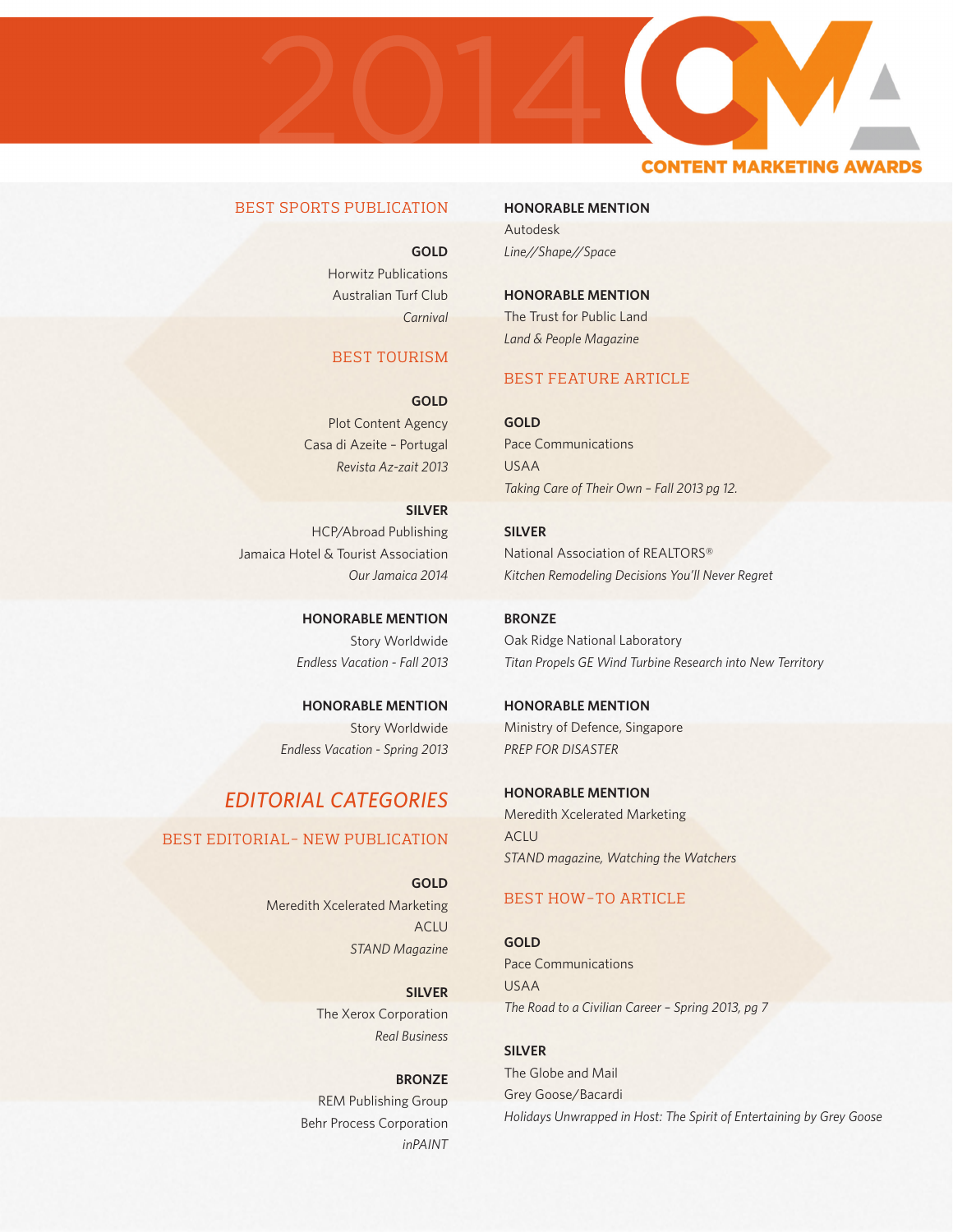# **BRONZE**

2014

2013

Pace Communications Verizon Wireless *Insider's Guide "How to Watch Videos from Your Smartphone or Tablet on Your TV" editorial article*

**HONORABLE MENTION** University of Phoenix *Phoenix Forward "How to bring Common Core into the classroom"*

# BEST INTERVIEW OR PROFILE

**GOLD** WSJ Custom Studios, Dow Jones Janus Capital Group *"Reducing Unintended Risks" Janus Report, Winter 2013*

> **SILVER** PTC Agency PTC *PLS Blog – Profile*

**BRONZE** WSJ Custom Sutdios, Dow Jones Regions Private Wealth Management *Insights, Summer 2013 issue, "Beyond the Bike"*

> **HONORABLE MENTION** SPH Magazines Pte Ltd *SO/HO June 2013 (Issue 4)*

# BEST NEWS STORY

**GOLD** Pace Communications USAA *Meet the New Target of Identity Theft – Summer 2013, pg 22*

# BEST NEWS SERIES/PROGRAM

**GOLD** World Vision U.S. *World Vision Magazine Online: Syrian Refugee Crisis*

**SILVER** Jyske Bank *Made in Denmark*

# BEST REGULARLY FEATURED COLUMN OR SECTION

**CONTENT MARKETING AWAI** 

**GOLD** Association of Corporate Counsel *CareerPath*

# BEST SPECIAL – TOPIC ISSUE

**GOLD** Angie's List *"Finding Normal AFTER THE DISASTER"*

**HONORABLE MENTION** The Walt Disney Company Disney Corporate Creative Resources *Disney Twenty-Three Winter 2013: "Saving Mr. Banks"*

**HONORABLE MENTION** Liberty Mutual Insurance *Life with Liberty, Final Issue, Fall 2013*

# BEST ANNUAL REPORT EDITORIAL

**GOLD** Spoon If *The Safest People in the World*

**SILVER** CPA Australia *2013 Integrated Report*

**BRONZE** AHA! Comcast and NBCUniversal *2012 Corporate Social Responsibility Report*

**HONORABLE MENTION** Dell *2013 Corporate Responsibility Report*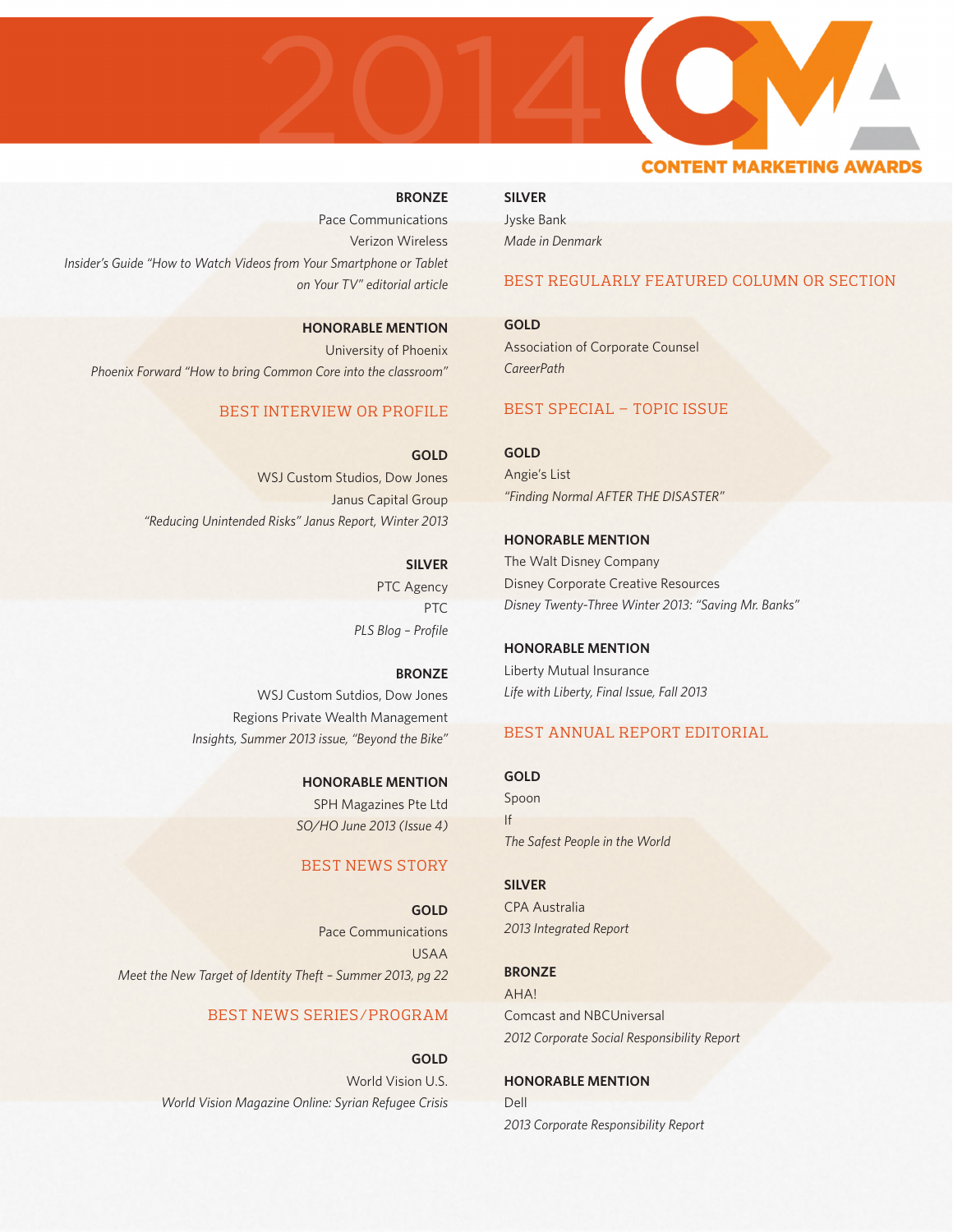

# MOST IMPROVED EDITORIAL

**GOLD** Base *Baseline Blog*

**SILVER Staples** *Staples Business Hub*

**BRONZE** Totem Philadelphia Convention and Visitors Bureau (PHLCVB) *CAA Magazine, Winter 2013 Magazine*

> **HONORABLE MENTION** Imagination be.group *be.magazine*

# BEST OVERALL EDITORIAL

**GOLD** Story Worldwide RCI *Endless Vacation Magazine*

> **SILVER** Adobe *CMO.com*

**BRONZE** Time Inc. Content Solutions U.S. Trust *Capital Acumen Issue #26*

**HONORABLE MENTION** Mahlab Media *Insurance and Risk Professional*

**HONORABLE MENTION**

**Totem** Acura *Acura STYLE: Best Overall Editorial – Spring/Summer 2013*

# **PRINT ONLY**

# *OVERALL CATEGORIES*

# BEST NEW PUBLICATION

**GOLD** The Globe and Mail KPMG Enterprise *In Business*

**SILVER** Meredith Xcelerated Marketing ACLU *STAND Magazine*

**BRONZE** Ink United *Rhapsody*

# BEST FEATURE ARTICLE

**SILVER**

Agency Fish Colours *Colours November Issue "Island Hoper" article*

# BEST INTERVIEW OR PROFILE

**GOLD** The Walt Disney Company

Disney Corporate Creative Resources *Disney Twenty-Three Fall 2013: "Sklar Struck"*

**SILVER** American Airlines *American Way: December 1, 2013: The Power of Love*

**BRONZE** Story Worldwide RCI *Ventures Magazine – Q2 2014: Wend Poe Profile*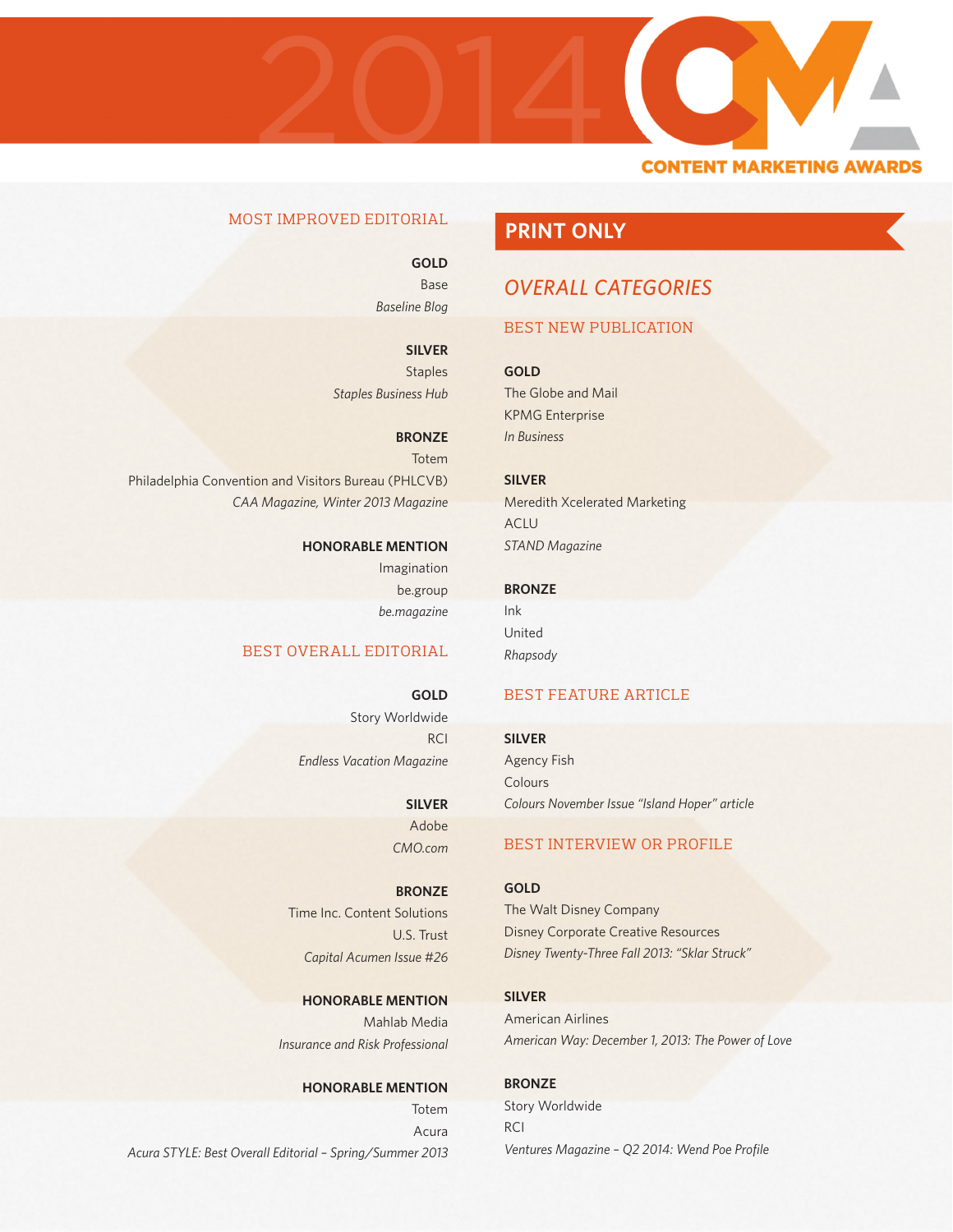

# **HONORABLE MENTION**

**GOLD**

Brandwood Produções Ltda Unilever *Dove*

BEST FEATURE DESIGN

# **SILVER**

Ink United *Hemispheres Magazine - Blind Ambition*

# **BRONZE**

Spafax Chile In Magazine *Testino, Alta Moda*

# **HONORABLE MENTION**

Totem CAA *Fast Forward*

# MOST IMPROVED DESIGN

### **GOLD**

Dino Publishing Sea Ray Boats *Sea Ray Living Magazine*

# **SILVER**

**Publicitas HomeTeamNS** *Frontline*

### **BRONZE**

Emmis Communications Indiana Office of Tourism Development *Indiana Travel Guide 2014*

# **HONORABLE MENTION**

Meredith Xcelerated Marketing Kraft Foods *Kraft Food & Family Magazine Redesign*

# Hopelink *"Living in Survival Mode" – A Profile of a Hopeline Client Family*

# BEST REGULARLY FEATURED COLUMN OR SECTION

**GOLD**

American Airlines *American Way: Americana: March 15, 2013 + May 1, 2013 + September 15, 2013*

> **SILVER** Time Inc. Content Solutions U.S. Trust *In Brief Issue 26*

# MOST IMPROVED EDITORIAL

**SILVER** Allstream *expertIP Blog Topic Pages*

# BEST DESIGN, NEW PUBLICATION

**GOLD** The Globe and Mail KPMG Enterprise *In Business*

# **SILVER**

RedPoint Media & Marketing Solutions The Calgary Foundation *Spur Magazine*

### **BRONZE**

The Walt Disney Company Disney Corporate Creative Resources *Disney Twenty-Three Spring 2013: "A Great & Powerful Odyssey"*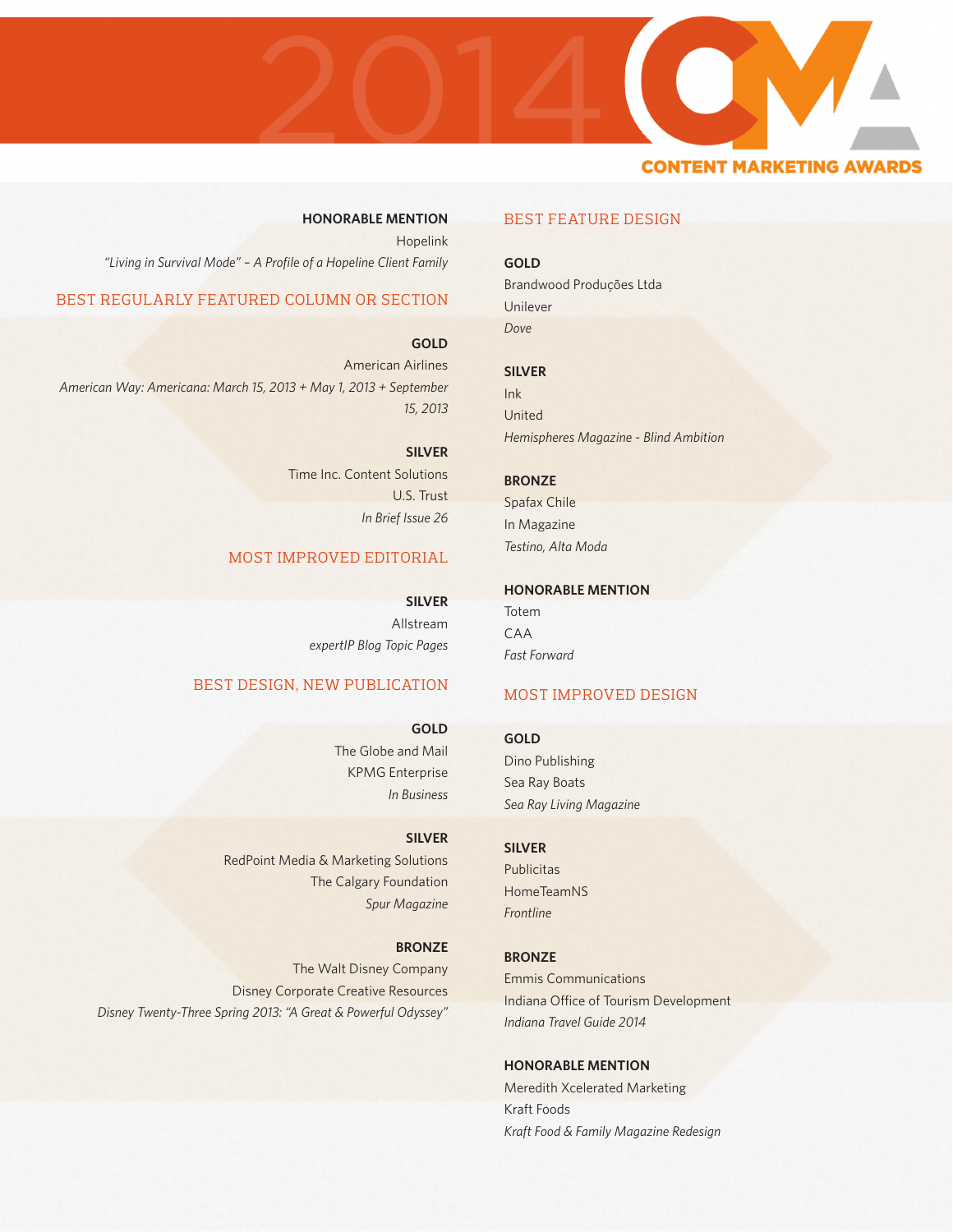

**HONORABLE MENTION** ExactTarget Marketing Cloud *ExactTarget Marketing Cloud Blog Redesign*

# BEST OVERALL PRINT DESIGN

**GOLD** Brandwood Produções Ltda Unilver *Dove*

**BRONZE**

Spafax Chile In Magazine *Testino, Alta Moda*

### **HONORABLE MENTION**

**Totem** CAA *Fast Forward*

# BEST OVERALL PRINT PUBLICATION

**GOLD** Plot Content Agency Casa di Azeite – Portugal *Revista Az-zait 2013*

**SILVER** Spafax Chile In Magazine *November Issue/Street Art*

**HONORABLE MENTION** The Walt Disney Company Disney Corporate Creative Resources *Disney Twenty-Three Winter 2013: "Saving Mr. Banks"*

> **HONORABLE MENTION** Hungry Eye Media Inspirato *Inspirato Magazine*

# BEST EMPLOYEE-BASED PUBLICATION

**GOLD** Pace Communications **Walmart** *Walmart World*

**SILVER** Hungry Eye Media Re/MAX LLC *ABOVE the RE/MAX Magazine*

**BRONZE** Booze Allen Hamilton *INNOVO*

### **HONORABLE MENTION**

Aude Netia *@mazing*

# **HONORABLE MENTION**

KircherBurkhardtGmbH Dr. Ing. H.c.F. Porsche AG *Carrera Magazine*

# BEST CUSTOMER-BASED PUBLICATION

News Custom Content Woolworths Supermarkets *Fresh (January 2014 Issue)*

# **SILVER**

**GOLD**

KircherBurkhardt GmbH Nord Stream AG *Secure Energy for Europe – The Nord Stream Pipeline Project*

**BRONZE**

Publicitas Singapore Airlines LTD *Priority*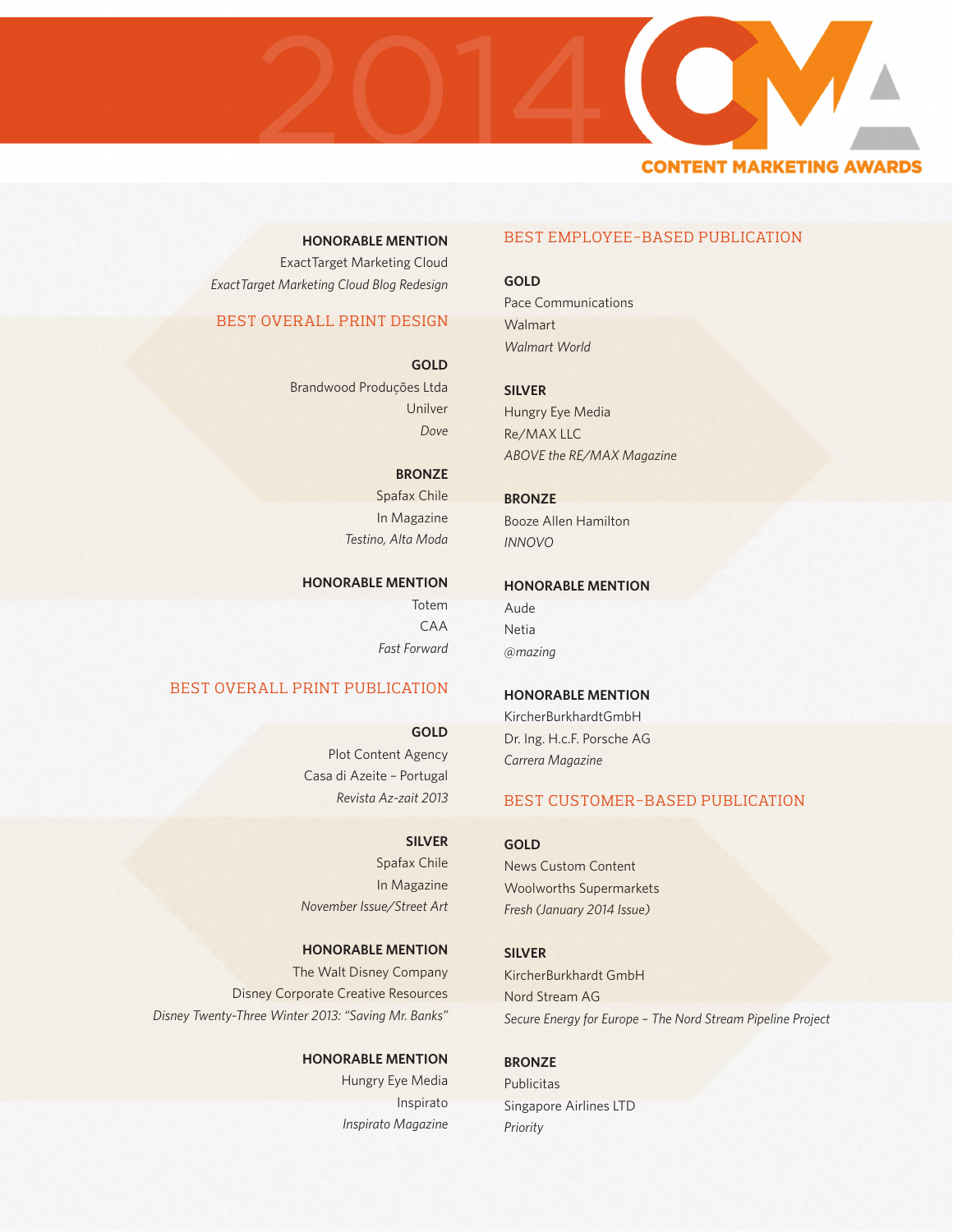

# **HONORABLE MENTION**

The Globe and Mail Elizabeth Arden *Modern Beauty*

**HONORABLE MENTION** The Globe and Mail Audi Canada *Mavericks*

# *DESIGN CATEGORIES*

# BEST COLUMN OR SECTION DESIGN

**GOLD** HCP/Abroad Publishing Volaris *V de Volaris March/April 2013*

# BEST COVER

**GOLD** Plot Content Agency Montepio *Casa do Azeite*

**SILVER** St. John's University *Undergraduate Viewbook*

> **BRONZE** Imagination US Foods

*Food Fanatics*

# **HONORABLE MENTION**

**Publicitas** Singapore Airlines Ltd *Priority*

# BEST DESIGN – NEW PUBLICATION

**GOLD** Ink United

*Rhapsody*

**SILVER** T3 Custom TD Ameritrade *TDA's How to think or Swim*

# BEST FEATURE DESIGN

**SILVER** Totem **GEICO** *GEICO SIU: GEICO Now – Spring/Summer 2013*

**BRONZE** Totem Acura *New England Calling: Acura STYLE: Fall/Winter 2013*

# BEST INFOGRAPHIC

**GOLD** Vertical Measures *The Author Rank Building Machine Infographic*

**SILVER** Kircher-Burkhardt Bundesministerium der Verteidigung *Ein Land will raus aus der Steinzeit*

**BRONZE** Time Warner Cable Business Class *Network of Possibility*

**HONORABLE MENTION** The Walt Disney Company Disney Corporate Creative Resources *Disney Newsreel January 11: "Joining Forces"*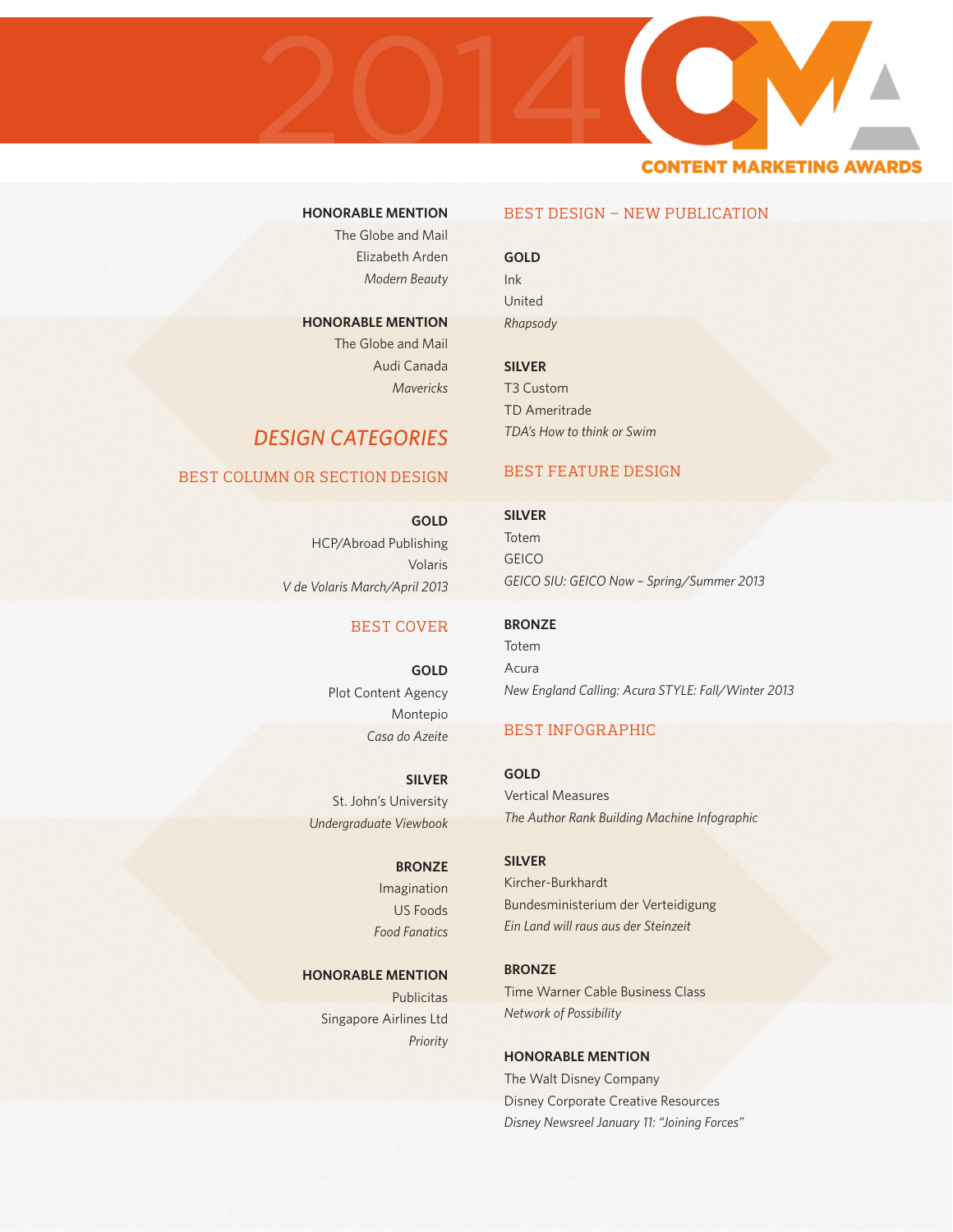# 20142013 **CONTENT MARKETING AWAR**

# BEST USE OF ILLUSTRATION, SINGLE FEATURE

**GOLD** American Airlines *American Way: October 15, 2013; Friday Night*

**SILVER**

Meredith Xcelerated Marketing State Farm *Good Neighbor Magazine, Summer 2013*

# **HONORABLE MENTION**

Totem Acura *In Your Dreams: Acura STYLE: Spring/Summer 2013*

# **HONORABLE MENTION**

Totem CAA *Fast Forward*

# BEST USE OF PHOTOGRAPHY, SINGLE FEATURE

**GOLD**

Publicitas Thai Airways International Public Company Limited *Sawasdee*

# **SILVER** Story Worldwide

**RCI** *Endless Vacation – Fall 2013 – Tobago Feature*

> **BRONZE** HCP/Aboard Publishing Hyatt Hotels & Resorts *Destination Hyatt 2014 – Tea Time*

# BEST USE OF PHOTOGRAPHY – OVERALL PUBLICATION

# **GOLD**

Meredith Xcelerated Marketing Publix Super Markets, Inc. *Publix Grape Magazine, Winter Issue 2013*

# **SILVER**

World Vision U.S. *World Vision Magazine Photography*

# **BRONZE**

Aude Netia *@mazing*

# **HONORABLE MENTION**

Story Worldwide RCI *Endless Vacation – Fall 2013*

# MOST IMPROVED DESIGN, MAGAZINE

### **GOLD**

Imagination be.group *be.magazine*

**SILVER** Ministry of Defence, Singapore *Pioneer Magazine Revamp 2014*

# MOST IMPROVED DESIGN, NEWSLETTER

**BRONZE**

Xerox *Savers Digest Newsletter*